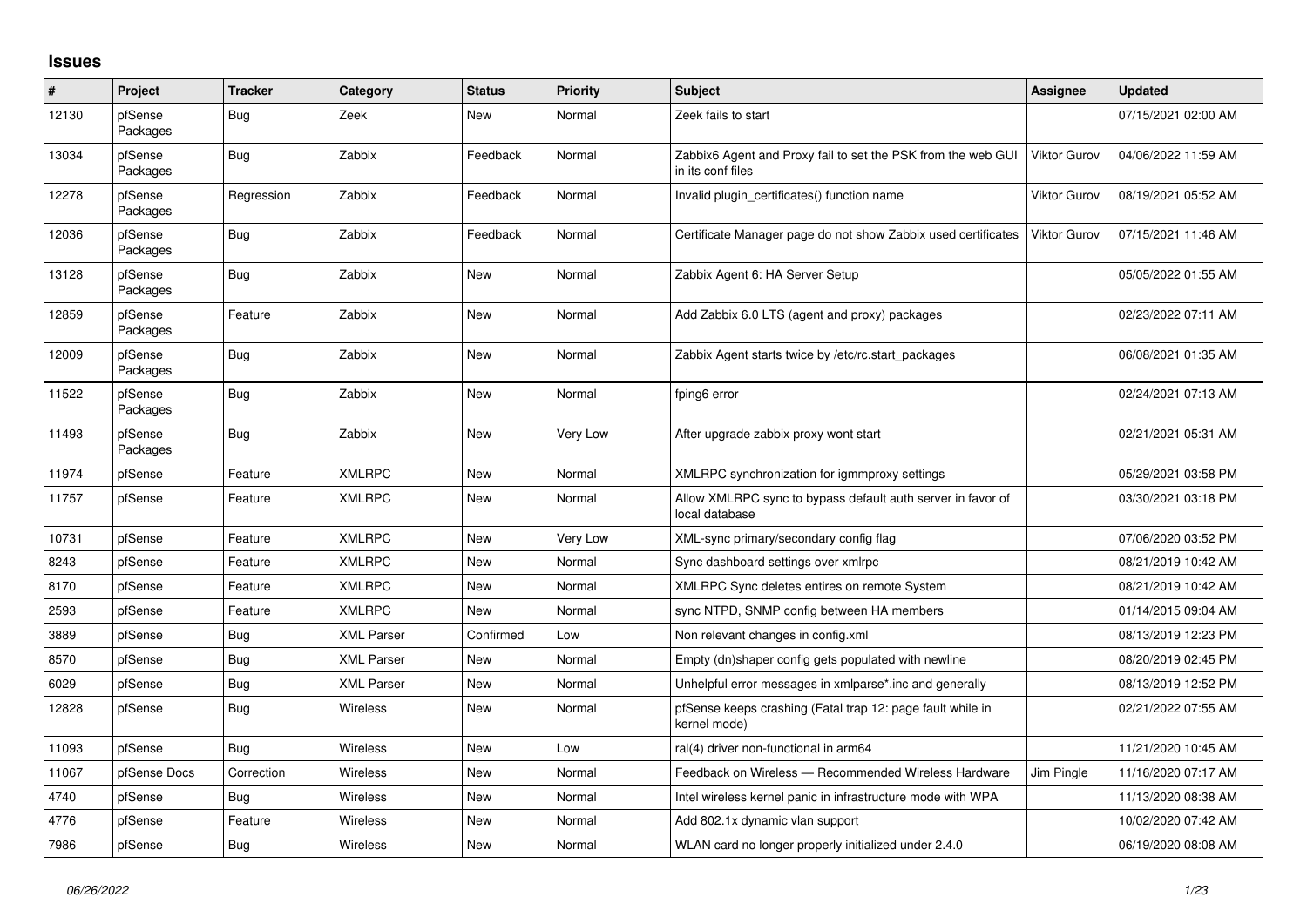| $\#$  | Project             | <b>Tracker</b> | Category         | <b>Status</b> | <b>Priority</b> | <b>Subject</b>                                                                                            | <b>Assignee</b>       | <b>Updated</b>      |
|-------|---------------------|----------------|------------------|---------------|-----------------|-----------------------------------------------------------------------------------------------------------|-----------------------|---------------------|
| 8464  | pfSense             | Bug            | <b>Wireless</b>  | New           | Very Low        | Wireless USB card does not connect to WiFi automatically<br>after reboot/halt                             |                       | 06/19/2020 03:44 AM |
| 5616  | pfSense             | Feature        | Wireless         | <b>New</b>    | Normal          | <b>Incorrect Wireless Channel</b>                                                                         | Jim<br>Thompson       | 10/09/2016 03:33 PM |
| 13115 | pfSense<br>Packages | <b>Bug</b>     | <b>WireGuard</b> | Feedback      | Normal          | WireGuard panic due to KBI changes in ```udp_tun_func_t()`                                                | Christian<br>McDonald | 05/15/2022 10:47 AM |
| 12258 | pfSense<br>Packages | Bug            | WireGuard        | Feedback      | Normal          | Copy key buttons only work in HTTPS mode                                                                  |                       | 02/03/2022 04:57 AM |
| 12756 | pfSense Docs        | Todo           | WireGuard        | <b>New</b>    | Normal          | Feedback on pfSense Configuration Recipes - WireGuard<br>Remote Access VPN Configuration Example          | Christian<br>McDonald | 05/31/2022 11:42 AM |
| 13045 | pfSense<br>Packages | Bug            | WireGuard        | <b>New</b>    | Normal          | Firewall floating rules ignore WireGuard traffic                                                          |                       | 04/11/2022 09:40 AM |
| 13043 | pfSense<br>Packages | Bug            | <b>WireGuard</b> | <b>New</b>    | Normal          | OSPF over Wireguard interface doesn't populate neighbors<br>after reboot                                  |                       | 04/11/2022 09:22 AM |
| 12924 | pfSense<br>Packages | Bug            | WireGuard        | <b>New</b>    | Normal          | DNS Resolver WireGuard ACL Inconsistency                                                                  | Christian<br>McDonald | 04/10/2022 10:36 AM |
| 12760 | pfSense<br>Packages | <b>Bug</b>     | <b>WireGuard</b> | <b>New</b>    | Normal          | Link-local addresses disallowed on Wireguard interfaces                                                   | Christian<br>McDonald | 02/07/2022 03:50 AM |
| 12667 | pfSense<br>Packages | Bug            | WireGuard        | <b>New</b>    | Normal          | Firewall Crashed After Upgrading Wireguard                                                                |                       | 01/07/2022 09:18 AM |
| 12513 | pfSense<br>Packages | Feature        | WireGuard        | <b>New</b>    | Normal          | WireGuard Utilization Status (Beyond Active Connection)                                                   | Christian<br>McDonald | 12/22/2021 08:40 PM |
| 11588 | pfSense             | Feature        | WireGuard        | <b>New</b>    | Low             | Automatically suggest next IP address in Wireguard interface<br>subnet when creating a peer               |                       | 12/22/2021 03:35 AM |
| 12608 | pfSense<br>Packages | Bug            | <b>WireGuard</b> | <b>New</b>    | High            | WireGuard tunnels monitored by dpinger causing system to<br>stop routing completely in certain situations | Christian<br>McDonald | 12/16/2021 03:14 PM |
| 12526 | pfSense<br>Packages | Feature        | WireGuard        | <b>New</b>    | Normal          | <b>WireGuard Widget</b>                                                                                   | Christian<br>McDonald | 11/17/2021 07:15 AM |
| 12525 | pfSense<br>Packages | Feature        | WireGuard        | <b>New</b>    | Normal          | WireGuard Tunnel restore configuration                                                                    | Christian<br>McDonald | 11/17/2021 07:15 AM |
| 12178 | pfSense<br>Packages | Bug            | <b>WireGuard</b> | <b>New</b>    | Low             | WireGuard always shows 'Configuring WireGuard<br>tunnelsdone.' message on boot                            |                       | 07/30/2021 06:58 AM |
| 11280 | pfSense             | Todo           | WireGuard        | <b>New</b>    | Normal          | Add WireGuard to ALTQ list                                                                                |                       | 04/27/2021 12:32 PM |
| 11604 | pfSense             | Feature        | WireGuard        | New           | Normal          | WireGuard Dynamic Listen Port Randomization                                                               |                       | 03/19/2021 10:59 AM |
| 11498 | pfSense             | Feature        | WireGuard        | New           | Normal          | WireGuard does not pass multicast traffic to peer                                                         | Peter Grehan          | 03/19/2021 10:59 AM |
| 11302 | pfSense             | Feature        | WireGuard        | New           | Normal          | WireGuard XMLRPC sync                                                                                     |                       | 03/19/2021 10:59 AM |
| 12734 | pfSense             | <b>Bug</b>     | Web Interface    | Incomplete    | Low             | Long hostname breaks DHCP leases layout                                                                   |                       | 01/31/2022 01:03 PM |
| 12543 | pfSense             | Bug            | Web Interface    | Feedback      | Normal          | Deleteing a Outbound NAT rule gave me an empty rule and<br>displayed php error in UI.                     |                       | 02/14/2022 04:36 AM |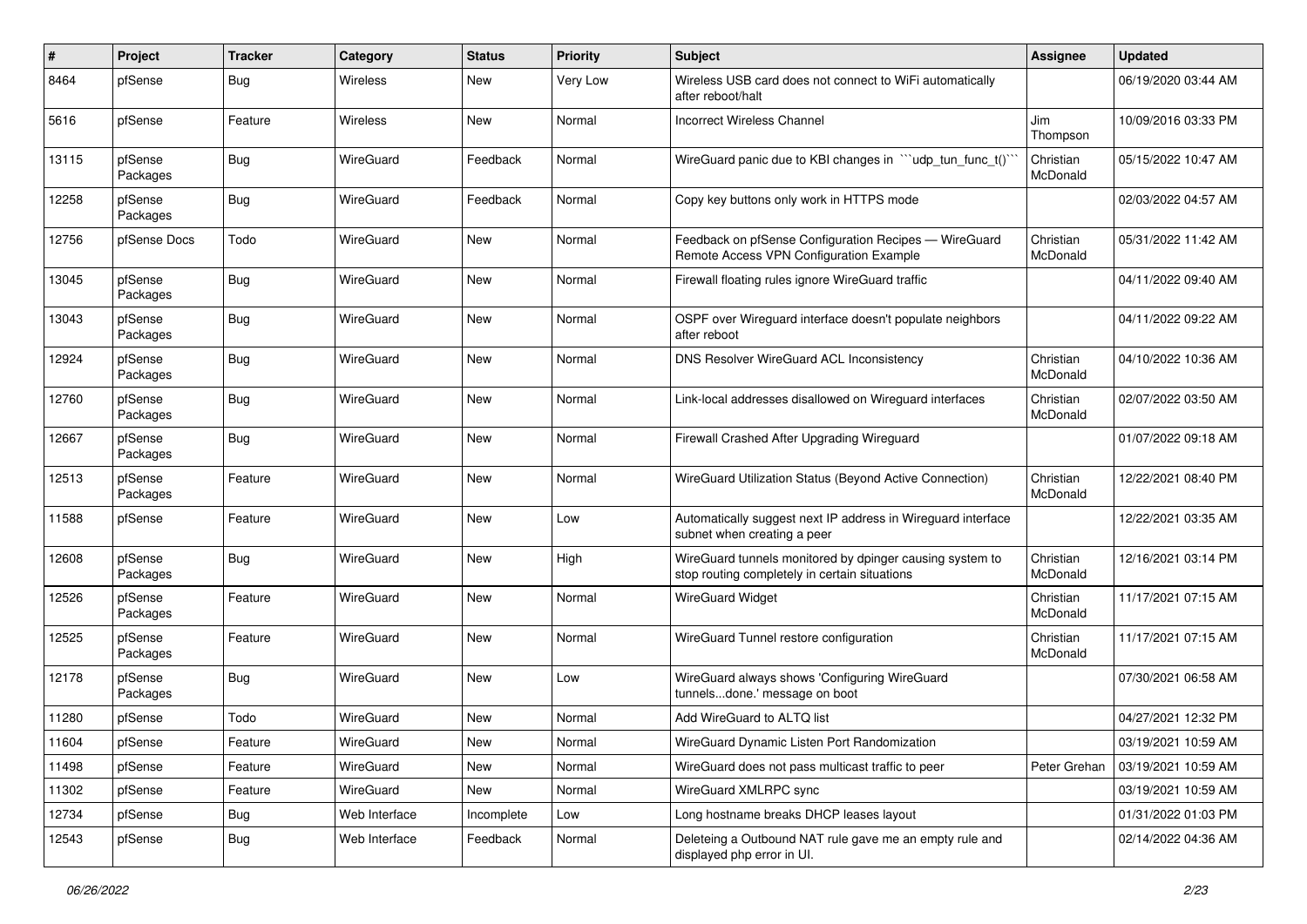| #     | Project | Tracker    | Category      | <b>Status</b>                 | <b>Priority</b> | Subject                                                                                                              | Assignee            | <b>Updated</b>      |
|-------|---------|------------|---------------|-------------------------------|-----------------|----------------------------------------------------------------------------------------------------------------------|---------------------|---------------------|
| 11877 | pfSense | <b>Bug</b> | Web Interface | <b>Pull Request</b><br>Review | Very Low        | Labels and description dissapear in firewall schedule edit.php                                                       | <b>Viktor Gurov</b> | 05/17/2022 02:22 PM |
| 12431 | pfSense | Todo       | Web Interface | <b>Pull Request</b><br>Review | Normal          | GUI pages should use "POST" for AJAX calls, not "GET"                                                                | <b>Viktor Gurov</b> | 05/17/2022 02:20 PM |
| 13124 | pfSense | Feature    | Web Interface | <b>Pull Request</b><br>Review | Normal          | Option to wait for interface selection before displaying firewall<br>rules                                           |                     | 05/17/2022 02:15 PM |
| 11508 | pfSense | Todo       | Web Interface | Pull Request<br>Review        | Low             | Update SimplePie to to v1.5.6                                                                                        |                     | 02/23/2021 07:23 AM |
| 2234  | pfSense | Bug        | Web Interface | Confirmed                     | Low             | Status: Traffic Graph - only shows interface's subnet                                                                |                     | 01/15/2022 08:33 PM |
| 8502  | pfSense | <b>Bug</b> | Web Interface | Confirmed                     | Low             | main (top) menu items do not drop down in some cases                                                                 |                     | 07/06/2020 02:39 PM |
| 6011  | pfSense | <b>Bug</b> | Web Interface | Confirmed                     | Low             | IPv6 link local fails HTTP REFERER check                                                                             |                     | 09/04/2016 09:57 AM |
| 6614  | pfSense | Bug        | Web Interface | Confirmed                     | Normal          | Dashboard high CPU usage                                                                                             |                     | 07/14/2016 03:04 PM |
| 6493  | pfSense | <b>Bug</b> | Web Interface | Confirmed                     | Normal          | Dynamic DNS clients slow page load                                                                                   |                     | 06/17/2016 03:43 AM |
| 9626  | pfSense | <b>Bug</b> | Web Interface | New                           | Normal          | When deny write permission is assigned to a user, there is no<br>error feedback if the user tries to write something |                     | 06/25/2022 05:41 PM |
| 7996  | pfSense | Bug        | Web Interface | New                           | Very Low        | 2.4.0 Web Interface Issue                                                                                            |                     | 06/25/2022 05:39 PM |
| 13244 | pfSense | Feature    | Web Interface | <b>New</b>                    | Normal          | Add help text under Timezone settings in the GUI                                                                     |                     | 06/03/2022 01:00 PM |
| 13158 | pfSense | <b>Bug</b> | Web Interface | <b>New</b>                    | Normal          | Input validation error when applying limiter changes                                                                 |                     | 05/14/2022 05:32 PM |
| 13159 | pfSense | Todo       | Web Interface | New                           | Very Low        | Decrease distance between img-buttons in webGUI to<br>eliminate mistake entry                                        |                     | 05/14/2022 06:52 AM |
| 13161 | pfSense | Feature    | Web Interface | <b>New</b>                    | Very Low        | FLASH PORT'S LED button, to help quickly find port that need<br>to be connected to patch&cable                       |                     | 05/14/2022 06:35 AM |
| 5786  | pfSense | <b>Bug</b> | Web Interface | <b>New</b>                    | Normal          | Check WebConfigurator port for conflicts                                                                             |                     | 04/21/2022 12:39 PM |
| 12905 | pfSense | Bug        | Web Interface | New                           | Normal          | Add VLAN Re-assignment to Import Interface Mismatch<br>Wizard                                                        |                     | 03/07/2022 08:05 AM |
| 11429 | pfSense | Bug        | Web Interface | <b>New</b>                    | Normal          | System Log / Settings form activates "Reset Log Files" button<br>on enter                                            |                     | 10/28/2021 01:35 PM |
| 11440 | pfSense | Feature    | Web Interface | <b>New</b>                    | Low             | Expand collapsed sections by clicking anywhere on header                                                             |                     | 10/28/2021 01:35 PM |
| 11268 | pfSense | Bug        | Web Interface | New                           | Normal          | Cookie named 'id' prevents Edit form fields being set properly                                                       |                     | 09/03/2021 06:16 AM |
| 12122 | pfSense | <b>Bug</b> | Web Interface | New                           | Normal          | Perform greedy actions asychronously                                                                                 |                     | 07/10/2021 01:10 PM |
| 6738  | pfSense | Feature    | Web Interface | New                           | Normal          | GUI Action Buttons replicated to the top of the List                                                                 |                     | 07/10/2021 01:04 PM |
| 11956 | pfSense | Feature    | Web Interface | New                           | Normal          | "add" button in the top of pages with many user-added items                                                          |                     | 07/10/2021 01:01 PM |
| 628   | pfSense | Feature    | Web Interface | New                           | Low             | Ability to specify listen IP address of management services<br>(SSH, web interface)                                  |                     | 07/09/2021 01:21 PM |
| 12025 | pfSense | Todo       | Web Interface | New                           | Very Low        | Add 1:1 Validation to Notify Someone They are 1:1 NAT'ing an<br><b>Interface Address</b>                             |                     | 06/11/2021 10:05 AM |
| 6647  | pfSense | Todo       | Web Interface | New                           | Very Low        | <b>Enable Additional Security Headers</b>                                                                            |                     | 05/14/2021 01:09 AM |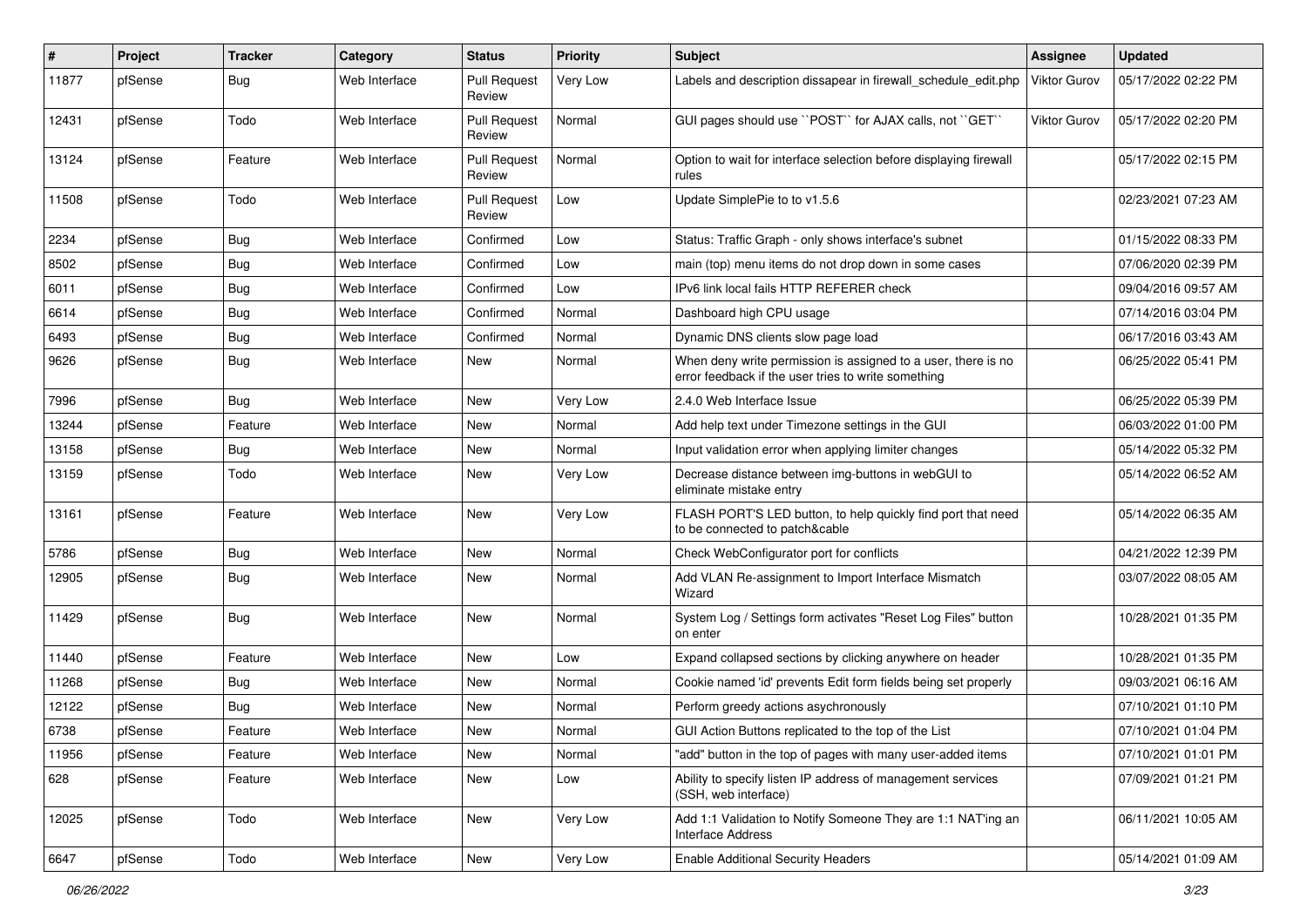| #     | Project | <b>Tracker</b> | Category      | <b>Status</b> | <b>Priority</b> | Subject                                                                                                      | <b>Assignee</b>      | <b>Updated</b>      |
|-------|---------|----------------|---------------|---------------|-----------------|--------------------------------------------------------------------------------------------------------------|----------------------|---------------------|
| 11730 | pfSense | <b>Bug</b>     | Web Interface | New           | Normal          | Improve visibility of option selections in dark themes                                                       |                      | 03/25/2021 09:38 PM |
| 11566 | pfSense | Bug            | Web Interface | New           | Low             | Firewall Maximum Table Entries "default size" is whatever is<br>entered                                      |                      | 02/27/2021 10:01 AM |
| 11473 | pfSense | Bug            | Web Interface | <b>New</b>    | Normal          | System Activity shows invalid data on SG-3100                                                                |                      | 02/19/2021 08:12 PM |
| 9226  | pfSense | Feature        | Web Interface | New           | Normal          | zfs GUI functionality - alerts                                                                               |                      | 12/31/2020 02:50 PM |
| 7943  | pfSense | Bug            | Web Interface | New           | Normal          | CSS Overflow Fix for Drop Down Menus in webConfigurator                                                      |                      | 11/21/2020 02:54 PM |
| 9717  | pfSense | Feature        | Web Interface | <b>New</b>    | Low             | Search box for pfsense?                                                                                      |                      | 07/05/2020 02:14 PM |
| 10701 | pfSense | Bug            | Web Interface | New           | Very Low        | Firewall Log too wide with Rule Description Column                                                           |                      | 06/25/2020 07:36 AM |
| 10514 | pfSense | Feature        | Web Interface | New           | Normal          | Add to every page an unparsed Notes field for administrative<br>reference                                    |                      | 04/30/2020 06:32 PM |
| 10468 | pfSense | Feature        | Web Interface | New           | Normal          | Allow to download log files from WebGUI                                                                      |                      | 04/17/2020 06:17 AM |
| 10277 | pfSense | <b>Bug</b>     | Web Interface | New           | Normal          | Sorting the log entries does not use year value                                                              |                      | 02/24/2020 07:46 AM |
| 10271 | pfSense | Bug            | Web Interface | New           | Normal          | Large number of VLAN/LANs make "Interfaces" menu hard to<br>access                                           |                      | 02/20/2020 04:46 AM |
| 10144 | pfSense | Feature        | Web Interface | New           | Low             | Default Sort Order, DHCP Leases                                                                              |                      | 12/31/2019 06:47 PM |
| 8558  | pfSense | Feature        | Web Interface | <b>New</b>    | Normal          | Add more table sorting in various UI pages                                                                   |                      | 08/21/2019 09:14 AM |
| 9293  | pfSense | Feature        | Web Interface | New           | Low             | Provide WebUI message (banner) prior to login                                                                |                      | 08/14/2019 02:39 PM |
| 8929  | pfSense | Feature        | Web Interface | New           | Normal          | Scroll bar css dark theme                                                                                    |                      | 08/14/2019 12:16 PM |
| 7812  | pfSense | Feature        | Web Interface | New           | Normal          | ZFS handling of autopreplace                                                                                 |                      | 08/13/2019 03:53 PM |
| 7385  | pfSense | Todo           | Web Interface | New           | Normal          | Sanitize PHP includes                                                                                        |                      | 08/13/2019 03:22 PM |
| 6332  | pfSense | Todo           | Web Interface | <b>New</b>    | Normal          | Upgrade encryption options to cover current range of<br>recommendations                                      |                      | 08/13/2019 02:34 PM |
| 6501  | pfSense | Todo           | Web Interface | <b>New</b>    | Normal          | Tightening up subnet expansion                                                                               |                      | 08/13/2019 01:23 PM |
| 8419  | pfSense | Bug            | Web Interface | <b>New</b>    | Normal          | webgui, when menubar is fixed to the top of the screen, the<br>last items of long menus cannot be seen/used. |                      | 07/19/2018 03:10 PM |
| 8641  | pfSense | Feature        | Web Interface | New           | Normal          | Need way to disable HSTS and/or replace webConfigurator<br>certificate from CLI                              |                      | 07/16/2018 10:21 AM |
| 3882  | pfSense | Feature        | Web Interface | <b>New</b>    | Normal          | Add OUI database to the base system, remove dependency on<br>nmap                                            |                      | 03/08/2018 06:44 PM |
| 7216  | pfSense | Feature        | Web Interface | New           | Normal          | Allow user to choose date display format                                                                     | <b>Phillip Davis</b> | 02/02/2018 04:20 PM |
| 8285  | pfSense | <b>Bug</b>     | Web Interface | New           | Normal          | Actions on stale data may result in catastrophic results                                                     |                      | 01/16/2018 08:08 PM |
| 8270  | pfSense | Todo           | Web Interface | New           | Very Low        | Fix grammatically erroneous repetition                                                                       |                      | 01/11/2018 08:19 AM |
| 7988  | pfSense | Feature        | Web Interface | New           | Normal          | Compact Theme based on Compact-RED with the default<br>theme colors.                                         |                      | 10/23/2017 05:34 AM |
| 7957  | pfSense | Feature        | Web Interface | New           | Normal          | GUI theme - separate "colour" from "compact/normal" in theme<br>dropdown                                     |                      | 10/17/2017 06:58 AM |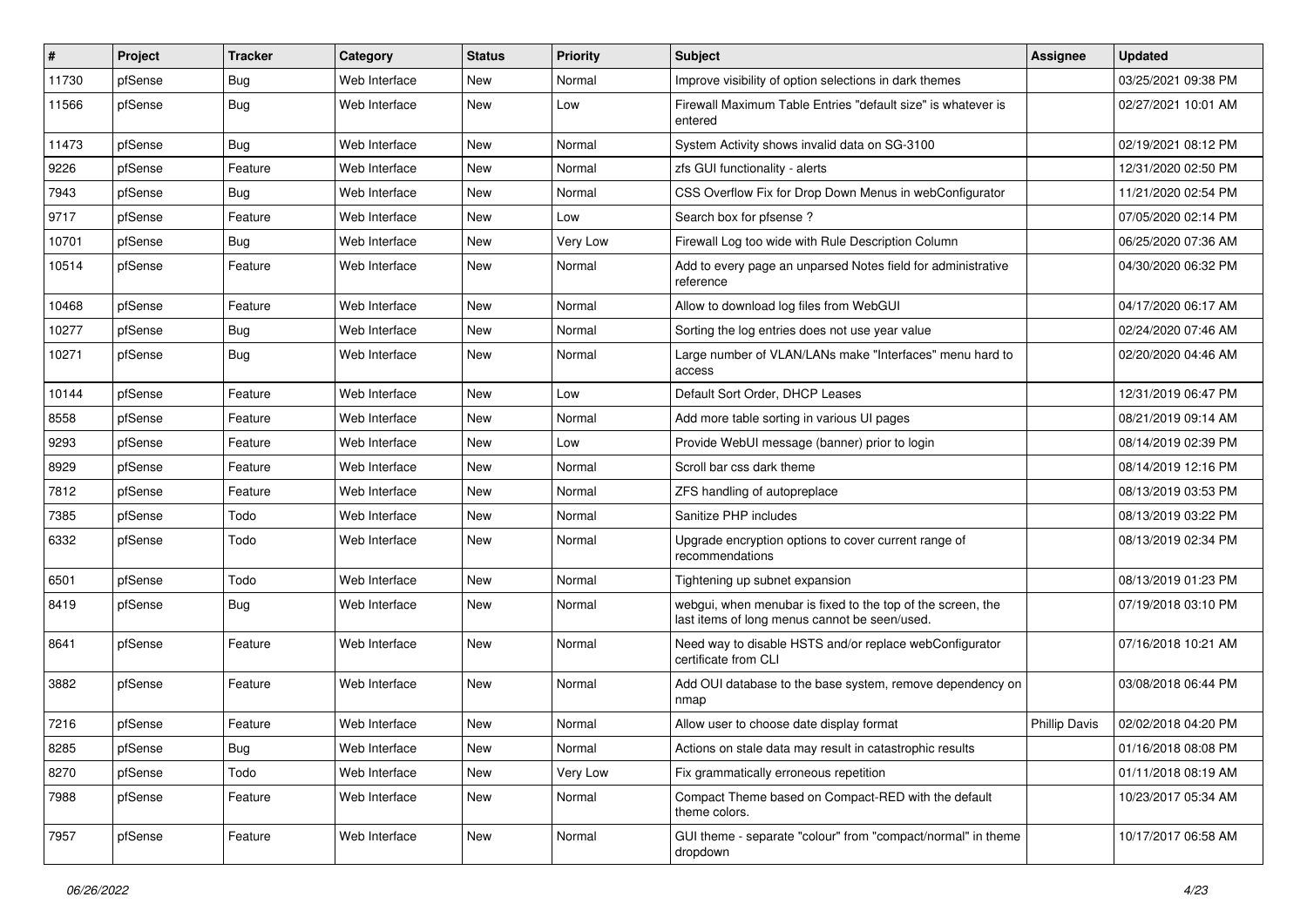| $\sharp$ | Project      | <b>Tracker</b> | Category             | <b>Status</b>          | <b>Priority</b> | Subject                                                                                       | <b>Assignee</b>      | <b>Updated</b>      |
|----------|--------------|----------------|----------------------|------------------------|-----------------|-----------------------------------------------------------------------------------------------|----------------------|---------------------|
| 7956     | pfSense      | Feature        | Web Interface        | New                    | Normal          | Favicon able to match GUI colour setting?                                                     |                      | 10/17/2017 06:36 AM |
| 7402     | pfSense      | <b>Bug</b>     | Web Interface        | New                    | Normal          | Inconsistent use of htmlentities validation checks                                            |                      | 03/21/2017 08:58 AM |
| 7238     | pfSense      | Bug            | Web Interface        | New                    | Normal          | Menu layout broken when using "Hostname in Menu" with long<br>hostnames                       |                      | 02/21/2017 07:01 AM |
| 6803     | pfSense      | <b>Bug</b>     | Web Interface        | New                    | Normal          | CSRF timeout occurs when it (probably) shouldn't                                              |                      | 11/03/2016 09:43 PM |
| 5367     | pfSense      | <b>Bug</b>     | Web Interface        | New                    | Normal          | Safari repeatedly tries to reload dashboard                                                   | Jared Dillard        | 08/22/2016 11:08 AM |
| 6727     | pfSense      | Todo           | Web Interface        | New                    | <b>Very Low</b> | Missing file apple-touch-icon-precomposed.png?                                                | Jared Dillard        | 08/18/2016 02:10 PM |
| 6697     | pfSense      | Todo           | Web Interface        | New                    | Low             | White squares around the numeric values in the Status /<br>Queues page                        | <b>Jared Dillard</b> | 08/15/2016 03:19 AM |
| 6361     | pfSense      | Bug            | Web Interface        | <b>New</b>             | Low             | Responsive Mobile Menu issue                                                                  |                      | 05/16/2016 12:09 PM |
| 6215     | pfSense      | Feature        | Web Interface        | New                    | Normal          | Create consistent UI for admin access security                                                |                      | 04/20/2016 03:05 PM |
| 5480     | pfSense      | Todo           | Web Interface        | New                    | Low             | inconsistent display of default values in fields                                              | <b>Jared Dillard</b> | 03/01/2016 04:59 PM |
| 1307     | pfSense      | Feature        | Web Interface        | New                    | Normal          | Request: Option To Resolve Addresses in State Table<br>Summary                                |                      | 02/06/2016 04:58 AM |
| 986      | pfSense      | Feature        | Web Interface        | New                    | Normal          | Dynamic states view                                                                           |                      | 02/06/2016 04:58 AM |
| 5445     | pfSense      | Todo           | Web Interface        | New                    | Normal          | Improve banner for "background activity"                                                      |                      | 02/06/2016 04:43 AM |
| 4628     | pfSense      | Feature        | Web Interface        | New                    | Normal          | Add GUI to manage loader tunables (e.g. loader.conf.local)                                    |                      | 09/16/2015 04:28 PM |
| 3899     | pfSense      | Feature        | Web Interface        | New                    | Normal          | Add feature to allow reordering of <package> items in<br/>config.xml</package>                |                      | 09/27/2014 04:40 PM |
| 3087     | pfSense      | Feature        | Web Interface        | New                    | Normal          | Setup Wizard does not include IPv6 options for interfaces                                     |                      | 07/10/2013 06:19 PM |
| 84       | pfSense      | Feature        | Web Interface        | New                    | Low             | Nightly Filter Summary E-Mail                                                                 | Jim Pingle           | 04/03/2010 06:22 PM |
| 11270    | pfSense      | Feature        | VPN (Multiple Types) | New                    | Low             | Consider integrating Nebula mesh VPN                                                          |                      | 01/20/2021 03:34 PM |
| 13302    | pfSense Docs | New Content    | Virtualization       | New                    | Normal          | Feature - recipe for pfSense with two NICs in Azure                                           |                      | 06/25/2022 12:33 PM |
| 13016    | pfSense Docs | New Content    | Virtualization       | New                    | Normal          | Workaround for bandwith issues since 2.6 when installed in<br>Hyper-V                         |                      | 04/01/2022 01:06 PM |
| 11145    | pfSense Docs | Correction     | Virtualization       | New                    | Very Low        | Feedback on pfSense Configuration Recipes - Virtualizing<br>pfSense with Hyper-V              | Jim Pingle           | 03/06/2021 04:14 PM |
| 10482    | pfSense Docs | Correction     | Virtualization       | New                    | Normal          | In AWS, Get System Log may not show output and Get<br>Instance Screenshot may need to be used | Jim Pingle           | 04/20/2020 09:07 AM |
| 12055    | pfSense      | Feature        | Virtual IP Addresses | Feedback               | Normal          | Option to disable XMLRPC Sync for Loopback Virtual IPs                                        |                      | 06/18/2021 09:05 AM |
| 12385    | pfSense      | <b>Bug</b>     | Virtual IP Addresses | Pull Request<br>Review | Normal          | deleteVIP() does not check 1:1 NAT and Outbound NAT rules                                     | Viktor Gurov         | 05/17/2022 02:21 PM |
| 11992    | pfSense      | <b>Bug</b>     | Virtual IP Addresses | Confirmed              | High            | GRE Tunnel - Does not work with a virtual IP as endpoint                                      |                      | 06/04/2021 01:16 AM |
| 12542    | pfSense      | Bug            | Virtual IP Addresses | New                    | Normal          | Cannot assign a same IPv6 Link-Local address to different<br>interfaces                       |                      | 11/25/2021 01:41 AM |
| 12459    | pfSense      | Todo           | Virtual IP Addresses | New                    | Normal          | Add IP Alias subnet input validation                                                          |                      | 10/15/2021 09:35 AM |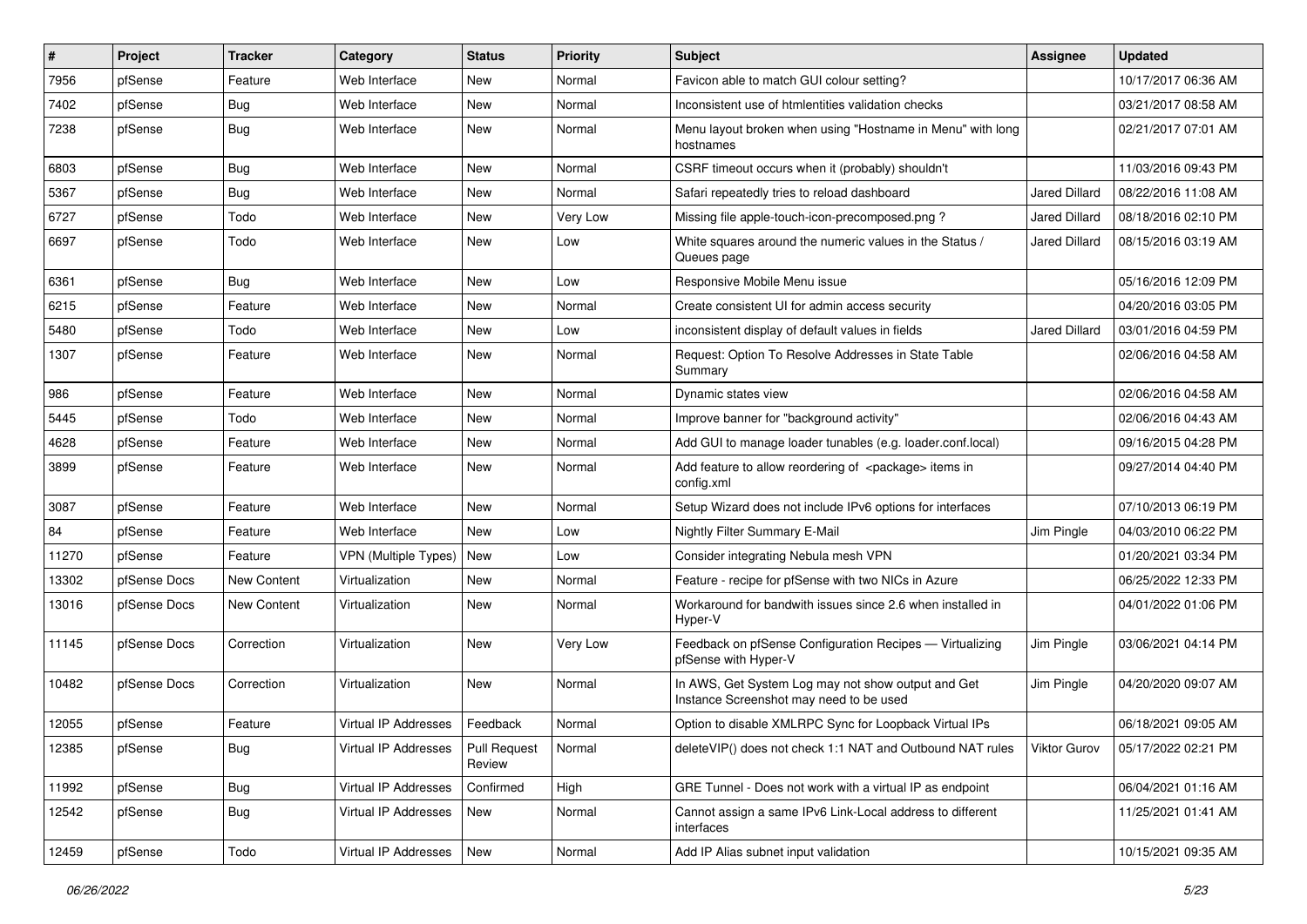| $\vert$ # | Project | <b>Tracker</b> | Category                     | <b>Status</b> | <b>Priority</b> | <b>Subject</b>                                                                                                                       | <b>Assignee</b> | <b>Updated</b>      |
|-----------|---------|----------------|------------------------------|---------------|-----------------|--------------------------------------------------------------------------------------------------------------------------------------|-----------------|---------------------|
| 12451     | pfSense | <b>Bug</b>     | <b>Virtual IP Addresses</b>  | <b>New</b>    | Normal          | deleteVIP() does not check RFC2136 Update Source                                                                                     |                 | 10/13/2021 10:06 AM |
| 4154      | pfSense | <b>Bug</b>     | User Manager /<br>Privileges | Confirmed     | Normal          | RADIUS authentication not working over IPv6                                                                                          |                 | 04/21/2022 12:39 PM |
| 10544     | pfSense | Bug            | User Manager /<br>Privileges | New           | Normal          | It's not possible to add a user to group operator using the gui                                                                      |                 | 04/21/2022 12:39 PM |
| 9253      | pfSense | Feature        | User Manager /<br>Privileges | <b>New</b>    | Normal          | RFE: True View-Only WebCFG options                                                                                                   |                 | 08/21/2019 09:21 AM |
| 6602      | pfSense | Feature        | User Manager /<br>Privileges | <b>New</b>    | Normal          | Config writes denied via "deny config write" permission should<br>notify as such                                                     |                 | 08/20/2019 03:43 PM |
| 9621      | pfSense | Feature        | User Manager /<br>Privileges | New           | Normal          | More convenient deletion of single user privileges                                                                                   |                 | 07/09/2019 03:09 AM |
| 9485      | pfSense | <b>Bug</b>     | User Manager /<br>Privileges | <b>New</b>    | Normal          | password match error on system usermanager causes Group<br>membership to be reset.                                                   |                 | 04/26/2019 08:52 AM |
| 7863      | pfSense | Bug            | User Manager /<br>Privileges | <b>New</b>    | Normal          | The "WebCfg - All pages" permission inclueds the "User -<br>System: Shell account access" even though that is not a<br>WebCofg page. |                 | 09/16/2017 05:13 AM |
| 5850      | pfSense | Feature        | User Manager /<br>Privileges | <b>New</b>    | Normal          | Limit "WebCfg - System: User Manager page" privilege to<br>non-admins and non-admin groups                                           |                 | 02/19/2017 10:04 AM |
| 33        | pfSense | Todo           | User Manager /<br>Privileges | <b>New</b>    | Normal          | L2TP users integration with user manager                                                                                             |                 | 02/06/2016 04:53 AM |
| 32        | pfSense | Todo           | User Manager /<br>Privileges | <b>New</b>    | Normal          | PPPoE Server users integration with user manager                                                                                     |                 | 02/06/2016 04:53 AM |
| 1574      | pfSense | Feature        | User Manager /<br>Privileges | <b>New</b>    | Normal          | Password quality enforcment.                                                                                                         |                 | 02/06/2016 04:15 AM |
| 3706      | pfSense | <b>Bug</b>     | User Manager /<br>Privileges | New           | Normal          | Permission order affects default page on limited accounts, but<br>can't reorder                                                      |                 | 02/06/2016 04:10 AM |
| 521       | pfSense | Feature        | User Manager /<br>Privileges | <b>New</b>    | Normal          | Group manager Assigned Permissions                                                                                                   |                 | 04/18/2010 02:59 PM |
| 4500      | pfSense | <b>Bug</b>     | UPnP/NAT-PMP                 | Confirmed     | Normal          | Some miniupnp port mappings are not displayed in the Status<br>page                                                                  |                 | 04/25/2022 12:49 PM |
| 13222     | pfSense | Bug            | UPnP/NAT-PMP                 | <b>New</b>    | Normal          | CARP IP does not listen for NAT-PMP packets                                                                                          |                 | 05/26/2022 02:28 PM |
| 12797     | pfSense | <b>Bug</b>     | UPnP/NAT-PMP                 | New           | Normal          | UPnP+STUN forms invalid outbound NAT rules using the<br>external address discovered from STUN                                        |                 | 02/15/2022 01:01 PM |
| 6926      | pfSense | <b>Bug</b>     | UPnP/NAT-PMP                 | <b>New</b>    | Normal          | Miniupnp advertising expired IPv6 address                                                                                            |                 | 01/15/2022 08:29 PM |
| 8325      | pfSense | Bug            | UPnP/NAT-PMP                 | New           | Normal          | UPnP not available for pppoe-Clients                                                                                                 |                 | 11/15/2020 10:33 AM |
| 4265      | pfSense | Feature        | UPnP/NAT-PMP                 | <b>New</b>    | Normal          | UPNP allow use of alias and schedule                                                                                                 |                 | 08/20/2019 02:57 PM |
| 5360      | pfSense | Feature        | UPnP/NAT-PMP                 | <b>New</b>    | Normal          | Add possibility to configure independent "UPnP & NAT-PMP"<br>instances                                                               |                 | 10/31/2015 04:25 AM |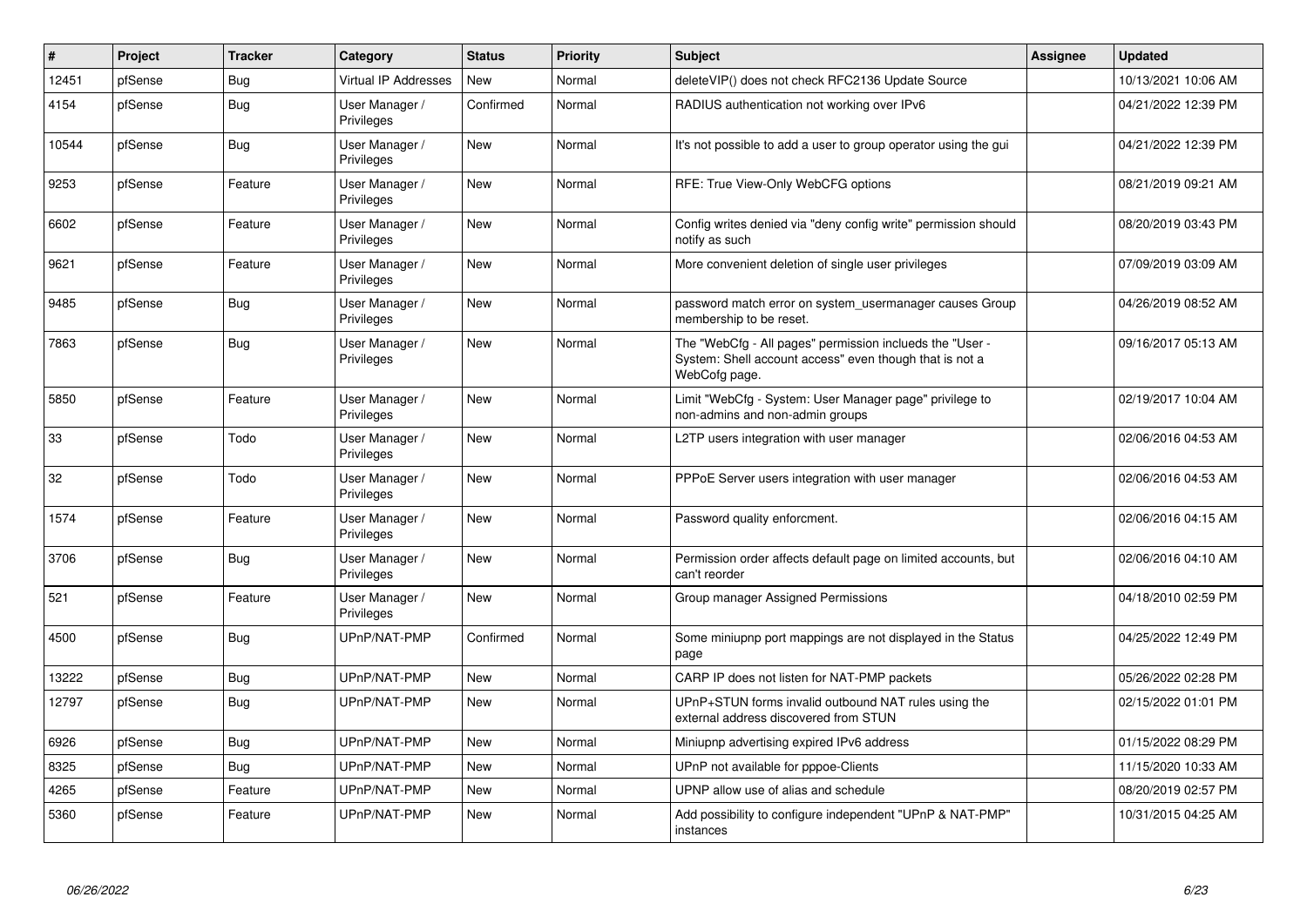| ∦     | Project             | <b>Tracker</b> | Category                            | <b>Status</b> | <b>Priority</b> | <b>Subject</b>                                                                                          | Assignee                                 | <b>Updated</b>      |
|-------|---------------------|----------------|-------------------------------------|---------------|-----------------|---------------------------------------------------------------------------------------------------------|------------------------------------------|---------------------|
| 12796 | pfSense             | Bug            | Upgrade                             | Confirmed     | Normal          | 2.5.2 -> 2.6.0 upgrade segfaults if certain packages are<br>installed.                                  |                                          | 05/24/2022 07:43 AM |
| 13252 | pfSense             | Bug            | Upgrade                             | New           | Normal          | reduce frequency of php-fpm socket connection attempts from<br>check reload status                      |                                          | 06/12/2022 11:11 AM |
| 13187 | pfSense             | Documentation  | Upgrade                             | <b>New</b>    | Normal          | Azure Frequently asked questions                                                                        |                                          | 05/20/2022 06:52 AM |
| 12768 | pfSense             | Feature        | Upgrade                             | New           | Normal          | pfSense-repo: Make sure default config file exists                                                      |                                          | 05/17/2022 02:32 PM |
| 10530 | pfSense             | Bug            | Upgrade                             | New           | Normal          | Convert config version to be based on product version                                                   |                                          | 04/21/2022 12:39 PM |
| 10464 | pfSense             | Todo           | Upgrade                             | New           | Low             | Disallow package updates when a system update is available                                              |                                          | 04/21/2022 12:39 PM |
| 5074  | pfSense             | Feature        | Upgrade                             | New           | Normal          | Standard release notes URLs to facilitate GUI viewing before<br>upgrade                                 |                                          | 04/21/2022 12:39 PM |
| 11619 | pfSense             | Bug            | Upgrade                             | New           | Normal          | Unable to upgrade 2.4.4-p3 to 2.5/21.02-p1                                                              |                                          | 08/15/2021 10:00 AM |
| 10708 | pfSense             | Bug            | Upgrade                             | New           | Normal          | ZFS bootpool boot symlink issue                                                                         | Luiz Souza                               | 03/08/2021 07:03 AM |
| 11257 | pfSense             | Feature        | Upgrade                             | <b>New</b>    | Normal          | Installed Packages: Update all button                                                                   |                                          | 01/18/2021 10:45 AM |
| 10237 | pfSense             | Feature        | Upgrade                             | New           | Normal          | Take ZFS snapshot on Upgrade                                                                            |                                          | 04/07/2020 03:58 PM |
| 10310 | pfSense             | Bug            | Upgrade                             | New           | Normal          | Systems with low RAM and several packages may temporarily<br>fail to load large tables after an upgrade |                                          | 03/03/2020 07:55 AM |
| 6917  | pfSense             | Feature        | Upgrade                             | New           | Normal          | Add ability to choose from what IP/IFACE you search for<br>updates                                      |                                          | 11/11/2016 09:51 AM |
| 13280 | pfSense             | Bug            | Unknown                             | New           | Normal          | Entries duplicated in /boot/loader.conf                                                                 |                                          | 06/19/2022 11:11 AM |
| 11777 | pfSense<br>Packages | Bug            | Unbound                             | New           | Very Low        | Input validation prevents DNS Resolver from being disabled                                              |                                          | 04/05/2021 05:51 PM |
| 9344  | pfSense             | Bug            | Translations                        | New           | Normal          | OpenVPN click NCP Algorithms will always go to DH<br>Parameters website(in Chinese-Taiwan)              |                                          | 10/21/2021 03:48 AM |
| 10199 | pfSense             | Todo           | Translations                        | <b>New</b>    | Very Low        | Improve Spanish translation interface                                                                   | Aluisco<br>Miguel<br>Ricardo<br>Mastrapa | 01/22/2020 09:22 AM |
| 7977  | pfSense             | <b>Bug</b>     | Translations                        | <b>New</b>    | Normal          | English text shown in stead of translated text (Routing -<br>Gateway groups - edit)                     |                                          | 08/21/2019 11:28 AM |
| 8095  | pfSense             | Bug            | Translations                        | New           | Normal          | Unescaped simple quotes break JavaScript features when the<br>French translation is enabled             |                                          | 08/21/2019 09:06 AM |
| 1890  | pfSense             | Bug            | Translations                        | New           | Normal          | No gettext support in console scripts                                                                   |                                          | 08/13/2019 12:24 PM |
| 9024  | pfSense             | Bug            | <b>Traffic Shaper</b><br>(Limiters) | Feedback      | Normal          | Ping packet loss under load when using limiters                                                         |                                          | 05/12/2022 11:55 AM |
| 12829 | pfSense             | Bug            | <b>Traffic Shaper</b><br>(Limiters) | Feedback      | Normal          | Dummynet kernel module fails to load after upgrade.                                                     |                                          | 03/17/2022 09:26 AM |
| 11192 | pfSense             | Bug            | <b>Traffic Shaper</b><br>(Limiters) | Feedback      | Normal          | Using Limiters causes out of order packets within one TCP or<br>UDP flow                                |                                          | 01/06/2021 12:09 AM |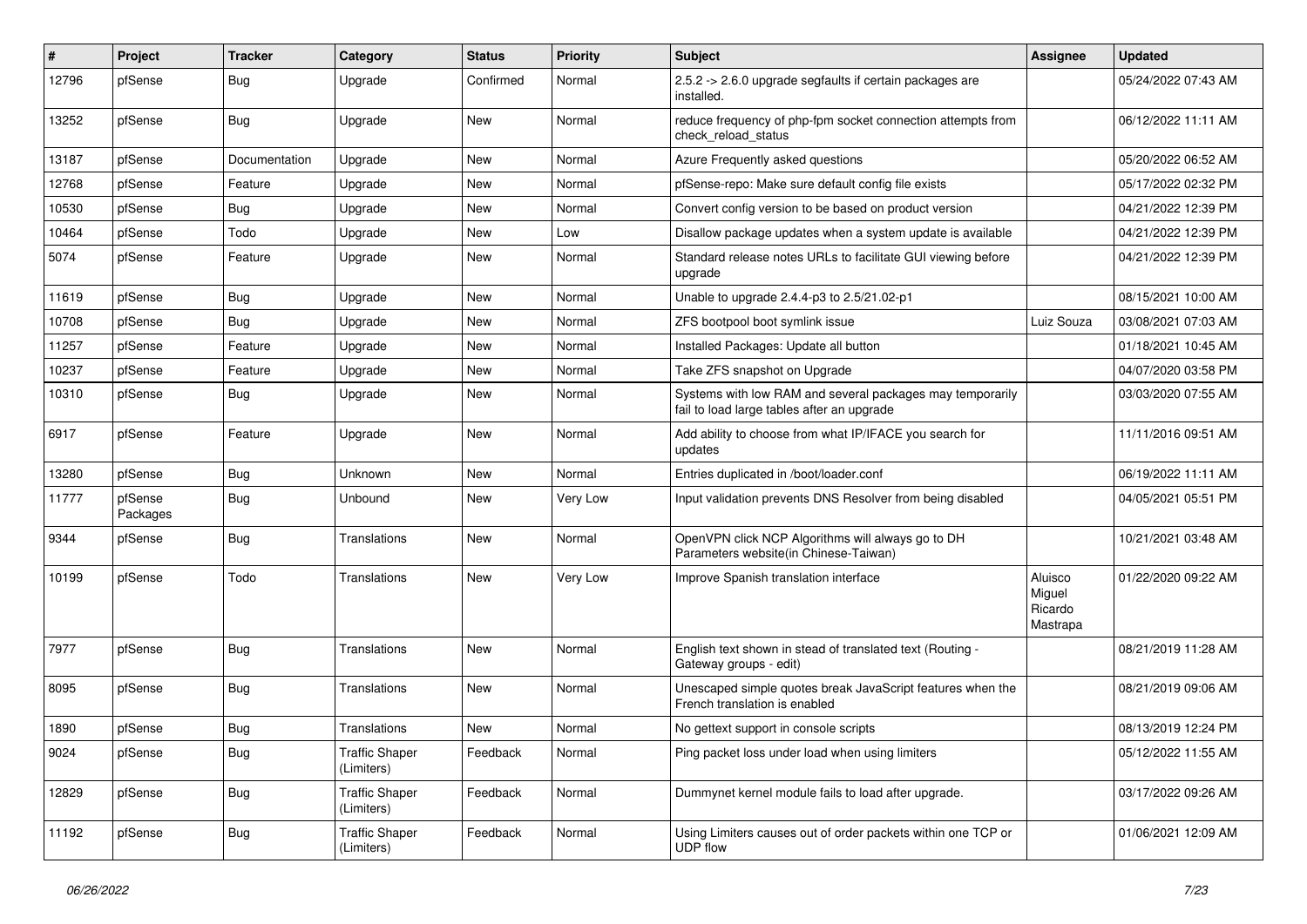| ∦     | Project | <b>Tracker</b> | Category                            | <b>Status</b>                 | <b>Priority</b> | Subject                                                                                                                 | <b>Assignee</b>      | <b>Updated</b>      |
|-------|---------|----------------|-------------------------------------|-------------------------------|-----------------|-------------------------------------------------------------------------------------------------------------------------|----------------------|---------------------|
| 7389  | pfSense | Bug            | <b>Traffic Shaper</b><br>(Limiters) | In Progress                   | Normal          | Limiter does not work with transparent proxy                                                                            | Luiz Souza           | 02/01/2021 03:31 PM |
| 3824  | pfSense | Bug            | <b>Traffic Shaper</b><br>(Limiters) | Confirmed                     | Normal          | Limiters on bridge break traffic outside locally-configured IP<br>subnets                                               | Luiz Souza           | 11/03/2016 07:16 PM |
| 1848  | pfSense | Bug            | <b>Traffic Shaper</b><br>(Limiters) | Confirmed                     | Normal          | Limiters after policy routing has taken place do not behave<br>correctly                                                |                      | 10/25/2014 09:18 PM |
| 1883  | pfSense | Feature        | <b>Traffic Shaper</b><br>(Limiters) | <b>New</b>                    | Normal          | Diag > Limiter Info presentation enhancement                                                                            |                      | 08/20/2019 03:46 PM |
| 6295  | pfSense | Bug            | <b>Traffic Shaper</b><br>(Limiters) | New                           | Normal          | Crash upon applying CODELQ to untagged parent interface<br>when also applied to daughter VLAN                           | Luiz Souza           | 08/20/2019 02:44 PM |
| 8963  | pfSense | Bug            | <b>Traffic Shaper</b><br>(Limiters) | New                           | Normal          | 2.4.4 Limiters don't work after CARP fail-over                                                                          |                      | 12/10/2018 06:40 AM |
| 8072  | pfSense | Bug            | <b>Traffic Shaper</b><br>(Limiters) | <b>New</b>                    | Normal          | Limiter / Queue mask issues?                                                                                            | Ivor Kreso           | 11/08/2017 07:56 PM |
| 12878 | pfSense | Bug            | <b>Traffic Shaper</b><br>(ALTQ)     | Incomplete                    | Normal          | Traffic shaping by interface, route queue bandwidth inbound,<br>out by a large factor.                                  |                      | 06/06/2022 07:03 AM |
| 11174 | pfSense | Bug            | <b>Traffic Shaper</b><br>(ALTQ)     | Feedback                      | Normal          | Incorrect traffic shaping on pppoe interface                                                                            |                      | 12/21/2020 11:21 PM |
| 13072 | pfSense | Feature        | <b>Traffic Shaper</b><br>(ALTQ)     | <b>Pull Request</b><br>Review | Very Low        | Matching background/font colors of queue values with dark<br>theme.                                                     |                      | 04/19/2022 07:32 AM |
| 4405  | pfSense | Feature        | <b>Traffic Shaper</b><br>(ALTQ)     | In Progress                   | Normal          | Traffic shaping doesn't work when applied to a bridge interface                                                         | Luiz Souza           | 02/09/2021 12:05 PM |
| 13051 | pfSense | Bug            | <b>Traffic Shaper</b><br>(ALTQ)     | <b>New</b>                    | Normal          | Firewall traffic shaper by interface selection unknow                                                                   |                      | 04/12/2022 07:03 AM |
| 1849  | pfSense | Bug            | <b>Traffic Shaper</b><br>(ALTQ)     | <b>New</b>                    | Normal          | Traffic shaper - By Queue view needs to show/use friendly<br>inerface names                                             |                      | 01/10/2022 08:10 AM |
| 12393 | pfSense | Bug            | <b>Traffic Shaper</b><br>(ALTQ)     | <b>New</b>                    | Low             | Priority of gOthersLow higher than default queues                                                                       |                      | 09/21/2021 02:48 PM |
| 8263  | pfSense | Bug            | <b>Traffic Shaper</b><br>(ALTQ)     | <b>New</b>                    | Normal          | Cannot create a nonlinear `Link Share` service curve because<br>of: "the sum of the child bandwidth higher than parent" |                      | 11/05/2020 07:31 AM |
| 10839 | pfSense | Feature        | <b>Traffic Shaper</b><br>(ALTQ)     | <b>New</b>                    | Normal          | Add popular messengers to the Traffic Shaper Wizard                                                                     |                      | 08/18/2020 10:07 AM |
| 8712  | pfSense | Feature        | <b>Traffic Shaper</b><br>(ALTQ)     | <b>New</b>                    | Normal          | QOS on ipsec links                                                                                                      |                      | 06/22/2020 06:27 AM |
| 8483  | pfSense | Feature        | <b>Traffic Shaper</b><br>(ALTQ)     | New                           | Normal          | Allow user to choose order of Queues status                                                                             |                      | 08/21/2019 09:12 AM |
| 6696  | pfSense | <b>Bug</b>     | <b>Traffic Shaper</b><br>(ALTQ)     | New                           | Low             | Add configure link to Status > Queues error message if traffic<br>shaping not configured                                | <b>Jared Dillard</b> | 08/21/2019 08:55 AM |
| 7899  | pfSense | <b>Bug</b>     | <b>Traffic Shaper</b><br>(ALTQ)     | New                           | Normal          | a floating 'match' rule on LAN does not put traffic from a<br>broswer on a clientpc into a shaper queue                 |                      | 09/28/2017 09:16 AM |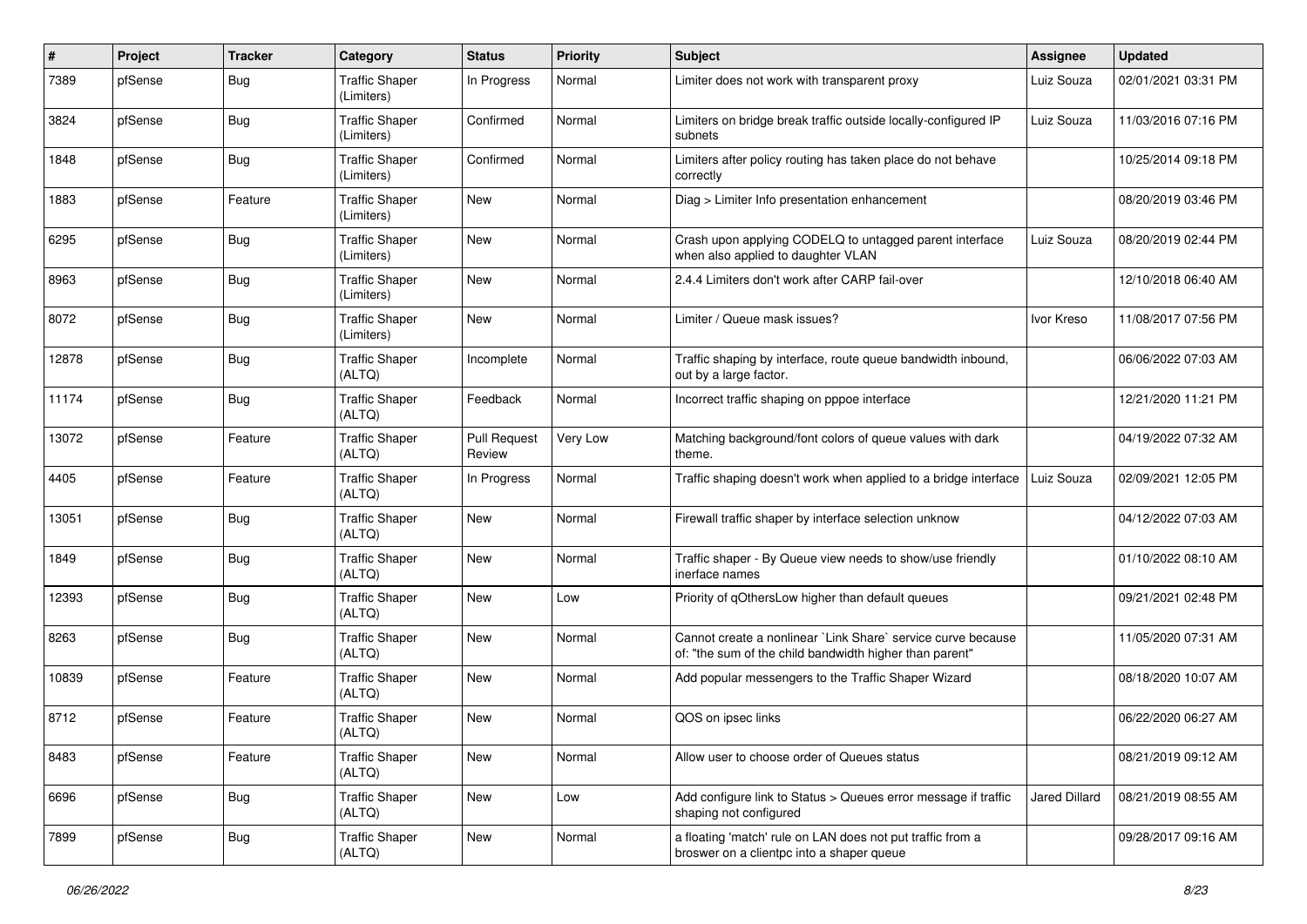| $\vert$ # | Project             | <b>Tracker</b> | Category                        | <b>Status</b>                 | <b>Priority</b> | <b>Subject</b>                                                                                          | Assignee             | <b>Updated</b>      |
|-----------|---------------------|----------------|---------------------------------|-------------------------------|-----------------|---------------------------------------------------------------------------------------------------------|----------------------|---------------------|
| 5813      | pfSense             | Feature        | <b>Traffic Shaper</b><br>(ALTQ) | New                           | Normal          | Replacement of layer7 filter                                                                            |                      | 02/18/2017 05:08 PM |
| 2315      | pfSense             | Feature        | <b>Traffic Shaper</b><br>(ALTQ) | <b>New</b>                    | Normal          | Traffic Shaper - Adaptive Bandwidth Management                                                          |                      | 02/06/2016 05:07 AM |
| 4467      | pfSense             | Bug            | <b>Traffic Shaper</b><br>(ALTQ) | <b>New</b>                    | Normal          | Traffic Graphs shows wrong throughput when traffic shaping<br>enabled                                   |                      | 02/23/2015 05:31 PM |
| 3465      | pfSense             | Bug            | <b>Traffic Shaper</b><br>(ALTQ) | <b>New</b>                    | Normal          | Editing Traffic Shaper queues causes status_queues.php error                                            |                      | 02/19/2014 01:53 AM |
| 2308      | pfSense             | Bug            | <b>Traffic Shaper</b><br>(ALTQ) | New                           | Normal          | HFSC WebUI doesn't check for "Bandwidth" setting                                                        |                      | 12/04/2012 07:12 PM |
| 10959     | pfSense             | Bug            | <b>Traffic Graphs</b>           | Feedback                      | Low             | Traffic graph stopped on interface used via netmap                                                      |                      | 02/22/2021 02:57 AM |
| 11589     | pfSense             | Feature        | <b>Traffic Graphs</b>           | <b>Pull Request</b><br>Review | Low             | Fix iftop experimental traffic fetcher, unify and improve output<br>style                               |                      | 03/03/2021 03:30 PM |
| 7400      | pfSense             | Bug            | <b>Traffic Graphs</b>           | Assigned                      | Normal          | Traffic Graphs show bad data on 2.3.3 1                                                                 | <b>Jared Dillard</b> | 12/31/2021 05:47 PM |
| 7398      | pfSense             | Feature        | <b>Traffic Graphs</b>           | Assigned                      | Normal          | Show average value of bandwidth in/out on Dashboard trafic<br>graph                                     | Jared Dillard        | 08/21/2019 08:56 AM |
| 12401     | pfSense             | Bug            | <b>Traffic Graphs</b>           | <b>New</b>                    | Normal          | Traffic graphs with untagged and tagged VLAN on same<br>interface                                       |                      | 09/23/2021 09:18 PM |
| 9566      | pfSense             | Bug            | <b>Traffic Graphs</b>           | <b>New</b>                    | Normal          | Traffic graph displays traffic incorrectly                                                              |                      | 11/18/2019 07:54 AM |
| 9737      | pfSense             | <b>Bug</b>     | <b>Traffic Graphs</b>           | <b>New</b>                    | Normal          | traffic-graphs.js shows incorrect units inside the chart                                                |                      | 09/09/2019 06:35 AM |
| 9101      | pfSense             | Bug            | <b>Traffic Graphs</b>           | <b>New</b>                    | Normal          | Traffic Graphs/Dashboard Slows Downloads Being Performed<br>by the Same Firefox Browser                 |                      | 08/21/2019 09:18 AM |
| 9087      | pfSense             | <b>Bug</b>     | <b>Traffic Graphs</b>           | <b>New</b>                    | Normal          | Traffic Graph Widget Legend Not Updating                                                                |                      | 08/14/2019 12:38 PM |
| 8274      | pfSense             | Feature        | <b>Traffic Graphs</b>           | <b>New</b>                    | Normal          | Reverse Inverse Traffic Graph View                                                                      | Jared Dillard        | 08/14/2019 10:31 AM |
| 8349      | pfSense             | Feature        | <b>Traffic Graphs</b>           | <b>New</b>                    | Normal          | Show the actual numerical information (upload/download<br>speeds) in the traffic graph dashboard widget | Jared Dillard        | 02/28/2018 09:42 AM |
| 8130      | pfSense             | Bug            | <b>Traffic Graphs</b>           | <b>New</b>                    | Normal          | Status - Monitoring - Area chart displays traffic data differently<br>than Line or Bar charts           |                      | 11/26/2017 01:40 PM |
| 8909      | pfSense<br>Packages | Bug            | Tinc                            | <b>New</b>                    | Normal          | tinc package makes /rc.newwanip looping forever                                                         |                      | 08/13/2019 09:25 AM |
| 9229      | pfSense<br>Packages | <b>Bug</b>     | Tinc                            | <b>New</b>                    | Normal          | Tinc package: no way of specifying multiple critical<br>configuration parameters from web interface     |                      | 08/13/2019 09:25 AM |
| 12462     | pfSense<br>Packages | Feature        | Telegraf                        | <b>Pull Request</b><br>Review | Normal-package  | Telegraf: Add "devfs" to ignore fs                                                                      | Offstage<br>Roller   | 10/18/2021 09:03 AM |
| 12711     | pfSense<br>Packages | Feature        | Telegraf                        | New                           | Normal          | Add InfluxDB V2 support                                                                                 |                      | 01/21/2022 02:54 AM |
| 12655     | pfSense<br>Packages | Bug            | Telegraf                        | <b>New</b>                    | Normal          | telegraf, wireguard plugin failing                                                                      |                      | 12/30/2021 05:51 PM |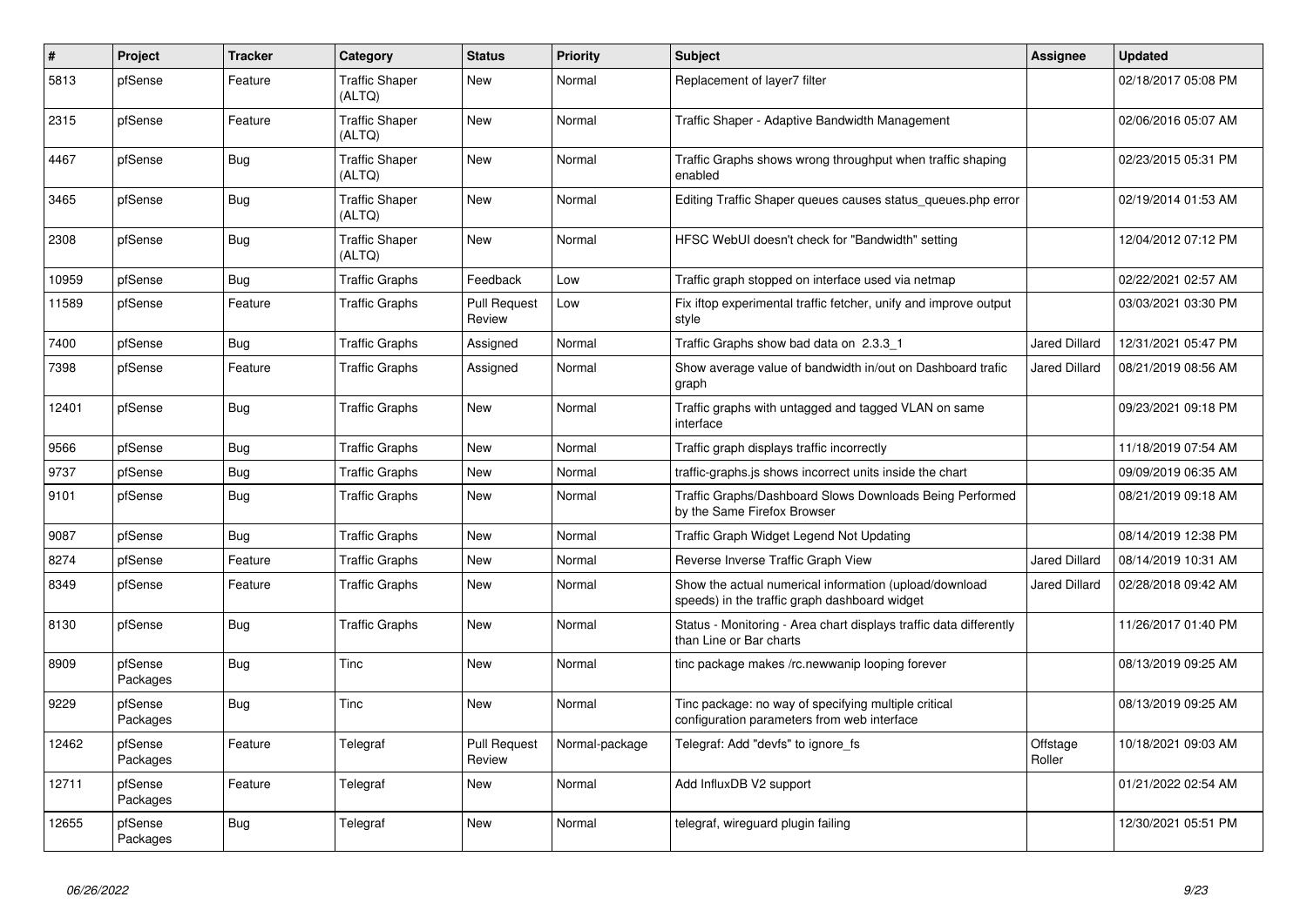| $\pmb{\#}$ | Project             | <b>Tracker</b> | Category  | <b>Status</b> | <b>Priority</b> | <b>Subject</b>                                                                            | <b>Assignee</b>     | <b>Updated</b>      |
|------------|---------------------|----------------|-----------|---------------|-----------------|-------------------------------------------------------------------------------------------|---------------------|---------------------|
| 8216       | pfSense<br>Packages | Feature        | Telegraf  | New           | Normal          | Add prometheus output for telegraf                                                        |                     | 09/09/2020 05:33 AM |
| 9139       | pfSense<br>Packages | <b>Bug</b>     | Telegraf  | New           | Normal          | telegraf: add ping for default gateway(s)                                                 |                     | 05/21/2020 04:23 PM |
| 10487      | pfSense<br>Packages | <b>Bug</b>     | Telegraf  | <b>New</b>    | Normal          | Telegraf package not sending logs to influxdb server                                      |                     | 05/03/2020 07:09 PM |
| 8099       | pfSense<br>Packages | Feature        | Telegraf  | <b>New</b>    | Normal          | Add more configuration flexibility to Telegraf                                            |                     | 08/13/2019 09:39 AM |
| 8230       | pfSense<br>Packages | Feature        | Telegraf  | <b>New</b>    | Normal          | telegraf automatic input plugins configuration for enabled<br>pfsense package             |                     | 02/18/2019 05:23 PM |
| 9046       | pfSense<br>Packages | Feature        | Telegraf  | <b>New</b>    | High            | telegraf feature request                                                                  |                     | 02/18/2019 03:38 PM |
| 9138       | pfSense<br>Packages | <b>Bug</b>     | Telegraf  | <b>New</b>    | Normal          | telegraf: add section for custom config lines                                             |                     | 02/18/2019 03:36 PM |
| 9337       | pfSense<br>Packages | <b>Bug</b>     | Telegraf  | <b>New</b>    | Normal          | Telegraf ping input fails                                                                 |                     | 02/18/2019 10:40 AM |
| 12114      | pfSense<br>Packages | <b>Bug</b>     | syslog-ng | Feedback      | Normal          | syslog-ng only binds to the last specified interface                                      |                     | 04/21/2022 12:40 PM |
| 10393      | pfSense<br>Packages | <b>Bug</b>     | syslog-ng | Feedback      | Normal          | Syslog-ng TLS support is broken                                                           |                     | 04/21/2022 12:40 PM |
| 12160      | pfSense<br>Packages | Regression     | syslog-ng | Feedback      | High            | An invalid configuration is generated when choosing TLS as<br>the default protocol        | Jim Pingle          | 07/23/2021 03:27 PM |
| 12502      | pfSense<br>Packages | Feature        | syslog-ng | <b>New</b>    | Normal          | Syslog-ng Configuration Library (scl) missing                                             |                     | 11/02/2021 06:06 PM |
| 8705       | pfSense<br>Packages | <b>Bug</b>     | syslog-ng | <b>New</b>    | Normal          | Syslog-NG error in latest snapshot                                                        |                     | 07/27/2018 10:17 AM |
| 8295       | pfSense<br>Packages | <b>Bug</b>     | syslog-ng | <b>New</b>    | Normal          | syslog-ng logrotates tls files                                                            |                     | 02/14/2018 06:12 AM |
| 8229       | pfSense<br>Packages | <b>Bug</b>     | syslog-ng | <b>New</b>    | Normal          | syslog-ng stops parsing logs after logrotate run                                          |                     | 01/26/2018 12:00 PM |
| 8180       | pfSense<br>Packages | <b>Bug</b>     | syslog-ng | <b>New</b>    | Normal          | syslog-ng default log file                                                                |                     | 01/16/2018 12:53 PM |
| 12643      | pfSense<br>Packages | Regression     | Suricata  | Feedback      | Normal          | Rule categories are cleared after clicking the save button on<br>the Global Settings page |                     | 12/30/2021 03:44 AM |
| 12506      | pfSense<br>Packages | Bug            | Suricata  | Feedback      | Normal          | Only selected instance is restarted on suppress list change                               | Viktor Gurov        | 12/01/2021 04:43 AM |
| 11210      | pfSense<br>Packages | Feature        | Suricata  | Feedback      | Normal          | 3rd party rulesets                                                                        | Viktor Gurov        | 11/24/2021 04:21 AM |
| 12322      | pfSense<br>Packages | i Bug          | Suricata  | Feedback      | Normal          | Suricata creates invalid HOME_NET entries                                                 | <b>Viktor Gurov</b> | 09/10/2021 11:42 AM |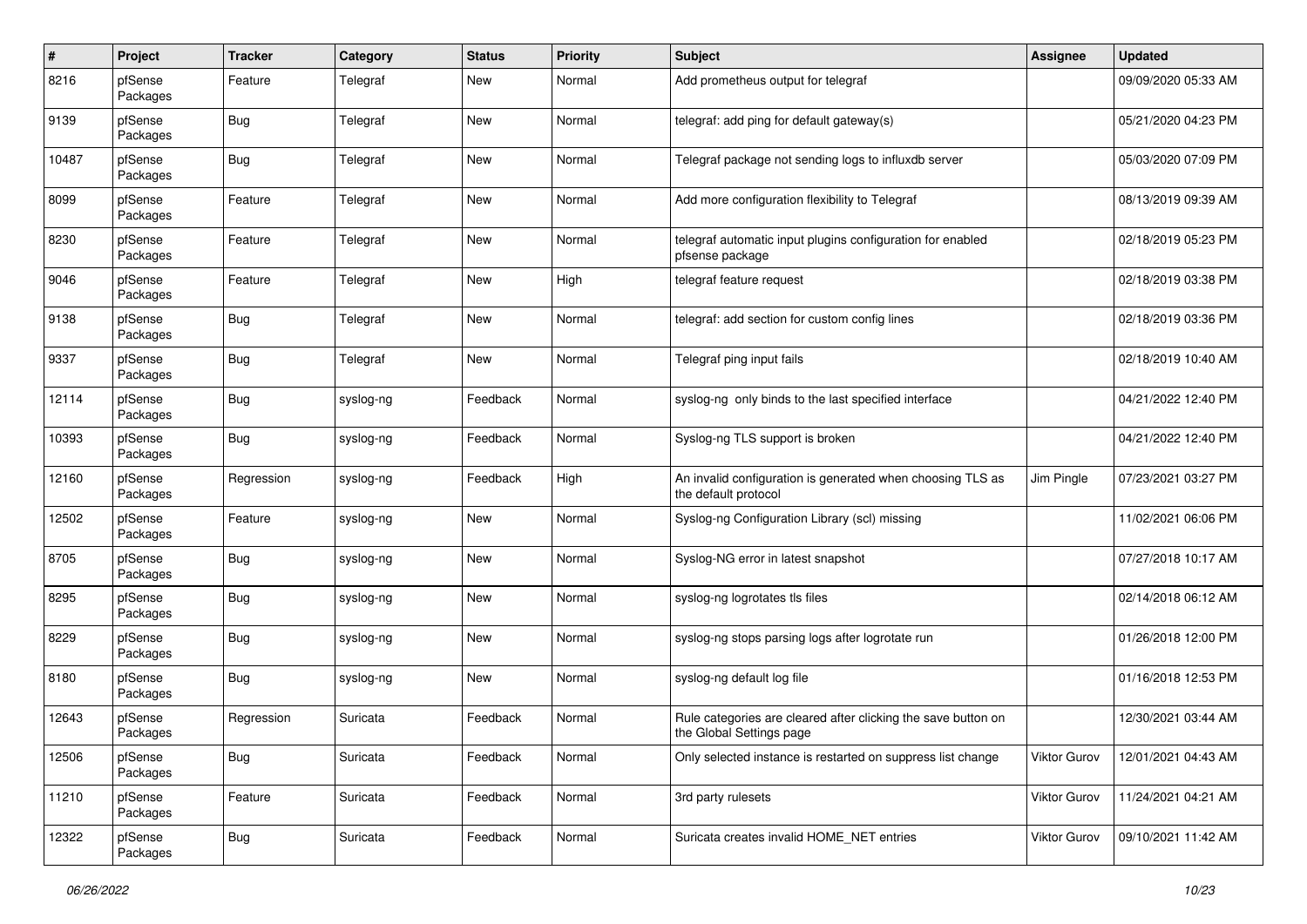| #     | Project             | <b>Tracker</b> | Category | <b>Status</b> | <b>Priority</b> | <b>Subject</b>                                                                             | Assignee            | <b>Updated</b>      |
|-------|---------------------|----------------|----------|---------------|-----------------|--------------------------------------------------------------------------------------------|---------------------|---------------------|
| 12292 | pfSense<br>Packages | Feature        | Suricata | Feedback      | Normal          | GeoIP look on the Alerts, Blocked and Files pages                                          | Viktor Gurov        | 08/23/2021 08:16 AM |
| 6964  | pfSense<br>Packages | <b>Bug</b>     | Suricata | Feedback      | Normal          | Host OS Policy Assignment broken when using "Import" or<br>"Aliases" buttons               | Viktor Gurov        | 08/20/2021 07:52 AM |
| 10872 | pfSense<br>Packages | Feature        | Suricata | Feedback      | Normal          | Add adjustable notification for Severity Alert                                             | Viktor Gurov        | 08/20/2021 07:52 AM |
| 9852  | pfSense<br>Packages | Feature        | Suricata | Feedback      | Normal          | show File-Store directory listing                                                          | <b>Viktor Gurov</b> | 08/20/2021 07:52 AM |
| 12285 | pfSense<br>Packages | Feature        | Suricata | In Progress   | Normal          | Add more EVE Logged Traffic protocols                                                      | <b>Viktor Gurov</b> | 08/20/2021 08:22 AM |
| 12956 | pfSense<br>Packages | <b>Bug</b>     | Suricata | Confirmed     | Normal          | suricata fails to use pcre in SID management (e.g.<br>dropsid.conf)                        |                     | 04/05/2022 12:52 PM |
| 12909 | pfSense<br>Packages | Feature        | Suricata | New           | Normal          | Convert Suricata GeoIP Lookup feature on ALERTS tab to use<br>local GeoIP2 database        | <b>Viktor Gurov</b> | 03/07/2022 08:28 AM |
| 12899 | pfSense<br>Packages | <b>Bug</b>     | Suricata | New           | Normal          | Suricata doesn't honor Pass List                                                           |                     | 03/04/2022 01:22 PM |
| 10466 | pfSense<br>Packages | Feature        | Suricata | New           | Low             | Add checkbox to Suricata blocked host view to resolve all<br>resolvable IP's automatically |                     | 02/02/2022 06:04 PM |
| 12748 | pfSense<br>Packages | Feature        | Suricata | New           | Normal          | Suricata blocked page timestamp breakout to it's own sortable<br>column                    |                     | 02/01/2022 12:06 PM |
| 11525 | pfSense<br>Packages | Bug            | Suricata | <b>New</b>    | Normal          | pfsense 2.5.0 release version for vlan issue to suricata                                   |                     | 11/11/2021 08:16 AM |
| 11742 | pfSense<br>Packages | <b>Bug</b>     | Suricata | New           | Normal          | Blocking / Unblocking is not working correctly.                                            |                     | 09/01/2021 11:08 AM |
| 11780 | pfSense<br>Packages | <b>Bug</b>     | Suricata | New           | Very High       | Suricata package fails to prune suricata.log                                               |                     | 08/06/2021 07:18 AM |
| 10472 | pfSense<br>Packages | Feature        | Suricata | New           | Low             | Blocked host alert table break out by timestamp and type to<br>allow sorting by date       |                     | 04/17/2020 12:46 PM |
| 10292 | pfSense<br>Packages | <b>Bug</b>     | Suricata | New           | Normal          | Suricata not respecting SID Mgmt list                                                      |                     | 02/27/2020 01:02 PM |
| 9934  | pfSense<br>Packages | <b>Bug</b>     | Suricata | New           | Normal          | suricata update kills WAN interface                                                        |                     | 02/20/2020 09:17 AM |
| 8985  | pfSense<br>Packages | Feature        | Suricata | New           | Normal          | Suricata: allow configuration for external/internal additional<br>storage                  |                     | 11/13/2019 10:07 AM |
| 7388  | pfSense<br>Packages | i Bug          | Suricata | New           | High            | Suricata does not property recognize MTU for PPPOE<br>interfaces                           |                     | 03/15/2017 05:17 AM |
| 6023  | pfSense<br>Packages | <b>Bug</b>     | Suricata | New           | Low             | Traffic Shaper (pfsense 2.3) Suricata V3.0 Inline Mode<br>Operation                        | Luiz Souza          | 04/15/2016 05:59 AM |
| 13261 | pfSense<br>Packages | <b>Bug</b>     | sudo     | Feedback      | Normal          | Input validation rejects empty "sudo" command list, but GUI<br>text says it can be empty   |                     | 06/24/2022 02:50 PM |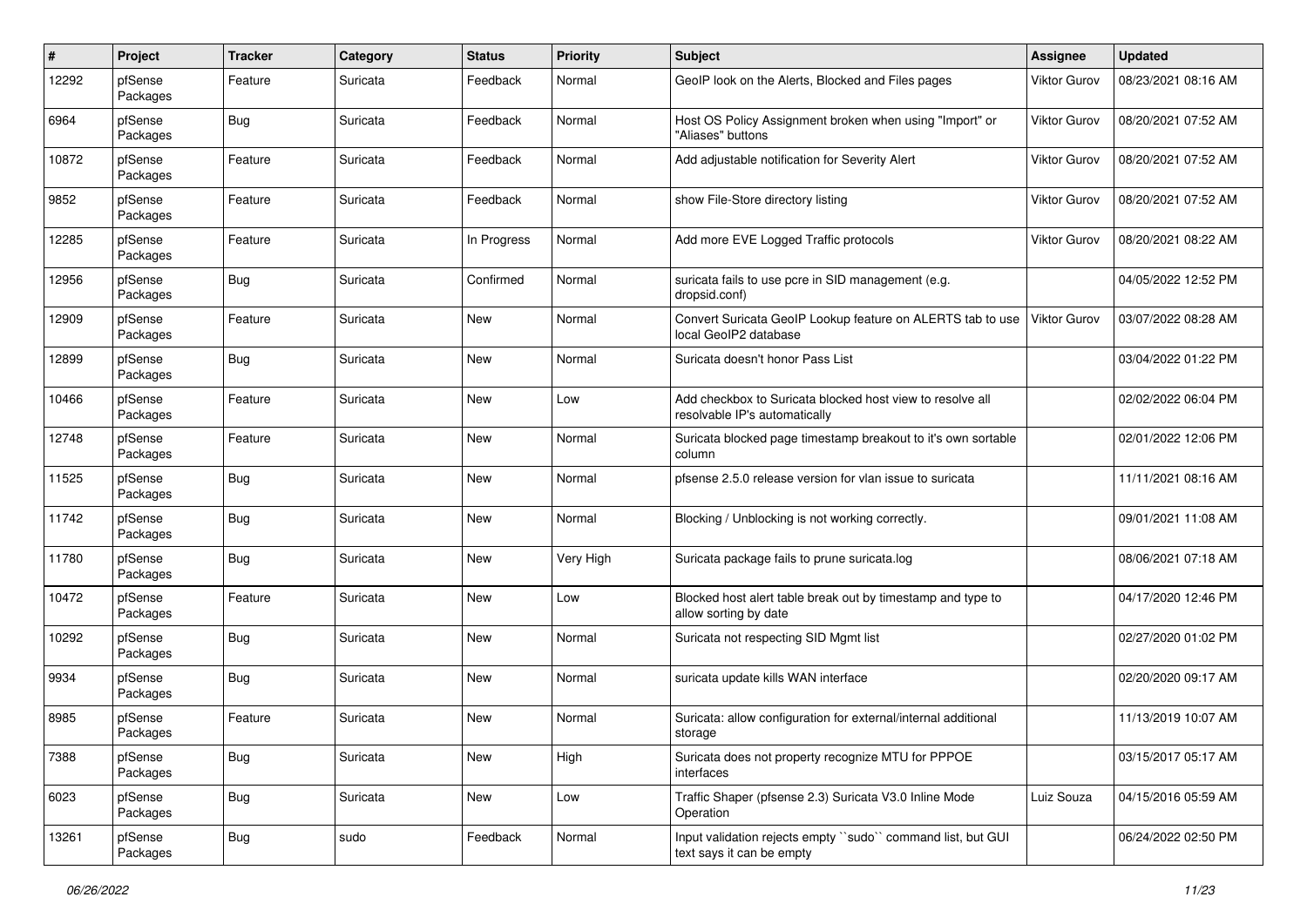| $\pmb{\#}$ | Project             | <b>Tracker</b> | Category                     | <b>Status</b>                 | <b>Priority</b> | Subject                                                                                           | <b>Assignee</b>      | <b>Updated</b>                      |
|------------|---------------------|----------------|------------------------------|-------------------------------|-----------------|---------------------------------------------------------------------------------------------------|----------------------|-------------------------------------|
| 13160      | pfSense<br>Packages | Feature        | Status Monitoring            | <b>Pull Request</b><br>Review | Normal          | Option to sort monitoring graph views                                                             |                      | 05/13/2022 12:06 PM                 |
| 11763      | pfSense<br>Packages | <b>Bug</b>     | Status Monitoring            | New                           | Normal          | Traffic graphs refresh issue                                                                      |                      | 05/03/2021 09:44 AM                 |
| 10601      | pfSense<br>Packages | <b>Bug</b>     | Status Monitoring            | <b>New</b>                    | Normal          | Dashboard->Traffic Graphs Scale is capped for outbound                                            |                      | 05/29/2020 10:13 AM                 |
| 9749       | pfSense<br>Packages | Feature        | Status Monitoring            | <b>New</b>                    | Normal          | 95th percentile missing for quality in monitoring                                                 |                      | 09/12/2019 10:39 AM                 |
| 11797      | pfSense<br>Packages | <b>Bug</b>     | <b>Status Traffic Totals</b> | New                           | Normal          | Traffic Totals lost upon reboot when using a ramdisk for /var<br>and /tmp                         |                      | John Cornwell   04/10/2021 06:27 PM |
| 10429      | pfSense<br>Packages | <b>Bug</b>     | <b>Status Traffic Totals</b> | New                           | Normal          | Status Traffic Total broken 2.4.5                                                                 | <b>Jared Dillard</b> | 02/27/2021 07:55 PM                 |
| 7267       | pfSense<br>Packages | <b>Bug</b>     | <b>Status Traffic Totals</b> | New                           | Normal          | Status Traffic Totals - Stacked Bar - Scale not high enough                                       | Jared Dillard        | 11/18/2020 07:38 AM                 |
| 9537       | pfSense<br>Packages | <b>Bug</b>     | <b>Status Traffic Totals</b> | New                           | Normal          | One month offset in displayed data between time changes                                           | <b>Jared Dillard</b> | 05/01/2020 08:27 AM                 |
| 6752       | pfSense<br>Packages | Todo           | <b>Status Traffic Totals</b> | New                           | Low             | <b>Traffic Totals Data Summary Graph</b>                                                          | Jared Dillard        | 11/08/2017 08:58 AM                 |
| 11434      | pfSense<br>Packages | Bug            | squidguard                   | Feedback                      | Normal          | SquidGuard over 1.16.18 11                                                                        |                      | 04/21/2022 12:40 PM                 |
| 11738      | pfSense<br>Packages | Regression     | squidguard                   | Feedback                      | Normal          | SquidGuard 1.16.18_17 Not Filtering Blacklist No-Transparent<br>Mode                              | Viktor Gurov         | 12/21/2021 05:48 AM                 |
| 4088       | pfSense<br>Packages | <b>Bug</b>     | squidguard                   | Feedback                      | Normal          | Buggy squidgurd config file is created                                                            | Viktor Gurov         | 01/28/2021 10:01 AM                 |
| 11248      | pfSense<br>Packages | Feature        | squidguard                   | Feedback                      | Normal          | SafeSearch update                                                                                 | Viktor Gurov         | 01/28/2021 10:01 AM                 |
| 13141      | pfSense<br>Packages | Bug            | squidguard                   | New                           | Normal          | wrong page squidguard block                                                                       |                      | 05/09/2022 05:33 PM                 |
| 12732      | pfSense<br>Packages | <b>Bug</b>     | squidguard                   | New                           | High            | Squid https filtering squidguard acl target list - erratic<br>behaviour                           |                      | 01/26/2022 09:11 AM                 |
| 8827       | pfSense<br>Packages | <b>Bug</b>     | squidguard                   | New                           | Normal          | Squidguard: ACL redirect modes 'redirect' and 'err page' send<br>unresolvable URLs to the client. | Viktor Gurov         | 12/21/2021 05:49 AM                 |
| 12491      | pfSense<br>Packages | Feature        | squidguard                   | New                           | Normal          | squidquard: allow multiple regex                                                                  |                      | 10/28/2021 03:30 PM                 |
| 11784      | pfSense<br>Packages | Feature        | squidguard                   | New                           | Normal          | squidguard auto update blacklist option                                                           |                      | 04/06/2021 01:53 AM                 |
| 10994      | pfSense<br>Packages | Bug            | squidguard                   | New                           | Low             | SquidGuard Blacklists Restore Default button does not work                                        |                      | 10/20/2020 12:26 PM                 |
| 10865      | pfSense<br>Packages | Feature        | squidguard                   | New                           | Normal          | squidGuard lacks options to send traffic action logs to syslog<br>server                          |                      | 09/05/2020 01:21 AM                 |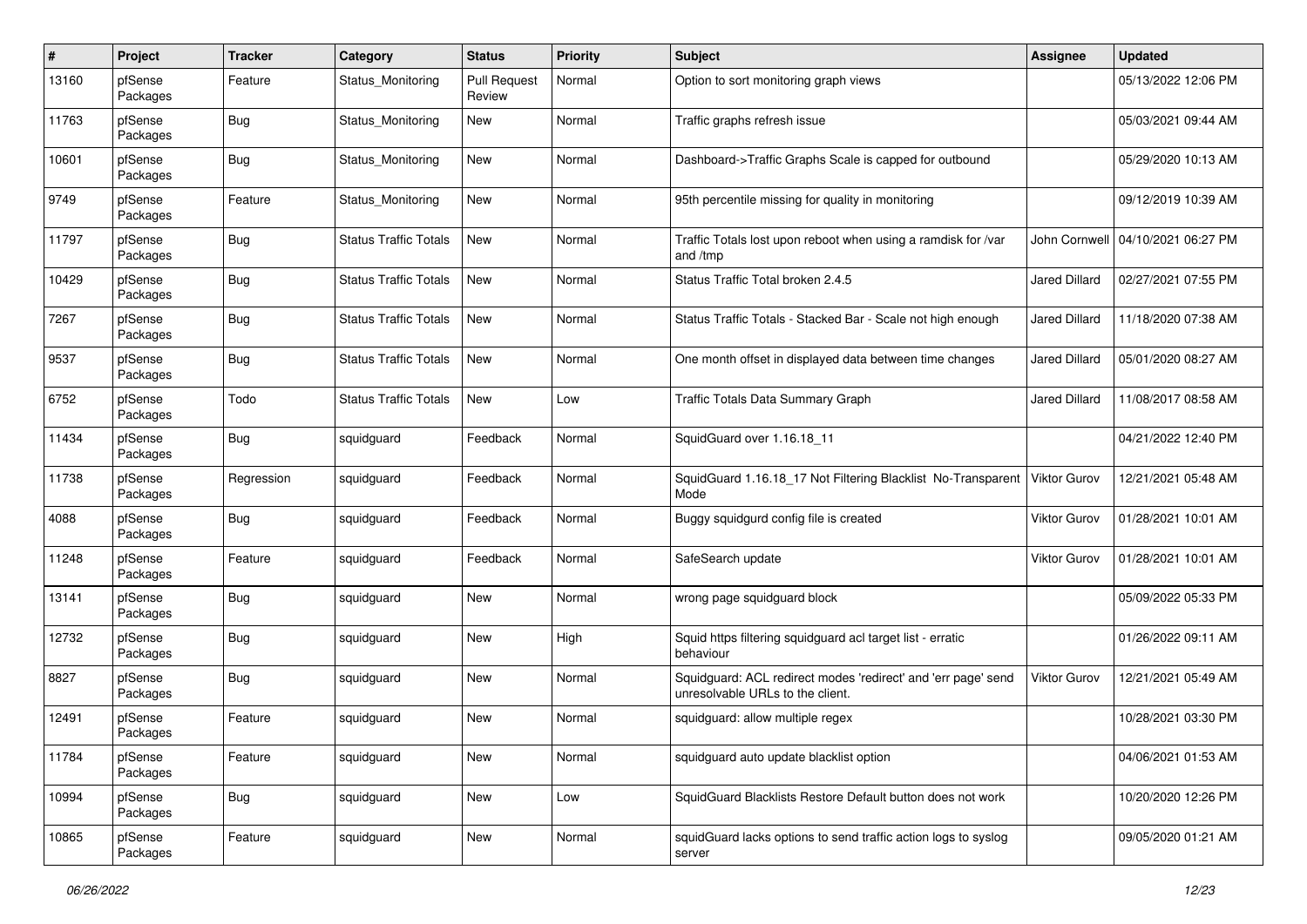| $\pmb{\#}$ | Project             | <b>Tracker</b> | Category   | <b>Status</b> | <b>Priority</b> | <b>Subject</b>                                                                                                                             | <b>Assignee</b>     | Updated             |
|------------|---------------------|----------------|------------|---------------|-----------------|--------------------------------------------------------------------------------------------------------------------------------------------|---------------------|---------------------|
| 9286       | pfSense<br>Packages | Bug            | squidguard | New           | Normal          | squidGuard - Unable to change IP for sgerror.php URL in<br>configuration                                                                   |                     | 11/13/2019 10:07 AM |
| 4928       | pfSense<br>Packages | Feature        | squidguard | <b>New</b>    | Normal          | Surftool - New Package to turn squidguard groups(/acls) on or<br>off                                                                       |                     | 08/13/2019 09:57 AM |
| 9025       | pfSense<br>Packages | Bug            | squidguard | New           | Normal          | SquidGard + Target categories                                                                                                              |                     | 10/08/2018 01:00 AM |
| 8752       | pfSense<br>Packages | <b>Bug</b>     | squidguard | <b>New</b>    | Normal          | For SquidGuard in "Common ACL" menu "Target Rules List"<br>'access" option always stays with default value '---' for my<br>Target category |                     | 08/06/2018 05:53 AM |
| 6521       | pfSense<br>Packages | <b>Bug</b>     | squidguard | <b>New</b>    | Normal          | pfsense 2.3.1 squidguard -> Groups ACL -> Target Rules List<br>missing                                                                     |                     | 06/25/2016 10:49 PM |
| 6471       | pfSense<br>Packages | Bug            | squidguard | New           | Normal          | pfsense 2.3.1 squidguard -> common ACL -> Target Rules List<br>missing                                                                     |                     | 06/08/2016 06:22 PM |
| 5751       | pfSense<br>Packages | <b>Bug</b>     | squidguard | <b>New</b>    | Normal          | SquidGuard target categories not saved when long "Domain<br>List" is provided                                                              |                     | 01/10/2016 08:55 AM |
| 9721       | pfSense<br>Packages | Feature        | Squid      | Feedback      | Normal          | add squidclient -h 127.0.0.1 mgr:info output to Diagnostics /<br>Squid and status.php                                                      | <b>Viktor Gurov</b> | 04/22/2022 02:21 AM |
| 9982       | pfSense<br>Packages | Feature        | Squid      | Feedback      | Normal          | basic_Idap_auth TLS connection                                                                                                             | <b>Viktor Gurov</b> | 04/22/2022 02:21 AM |
| 10450      | pfSense<br>Packages | <b>Bug</b>     | Squid      | Feedback      | Normal          | Squid reverse proxy switching peers                                                                                                        | Viktor Gurov        | 04/22/2022 02:21 AM |
| 10572      | pfSense<br>Packages | Bug            | Squid      | Feedback      | Normal          | STARTTLS option is ignored                                                                                                                 | <b>Viktor Gurov</b> | 04/22/2022 02:20 AM |
| 9762       | pfSense<br>Packages | Feature        | Squid      | Feedback      | Normal          | Squid Reverse Proxy Change redir domain(s) to use regex                                                                                    |                     | 04/21/2022 12:40 PM |
| 7797       | pfSense<br>Packages | Bug            | Squid      | Feedback      | Normal          | Squid Reverse Proxy alternating between destinations                                                                                       |                     | 04/21/2022 12:40 PM |
| 9700       | pfSense<br>Packages | Feature        | Squid      | Feedback      | Normal          | Secure Squid HTTPS Proxy                                                                                                                   |                     | 01/25/2022 06:39 PM |
| 12264      | pfSense<br>Packages | Bug            | Squid      | Feedback      | Low             | Stray <table> line in squid monitor.php</table>                                                                                            | <b>Viktor Gurov</b> | 12/23/2021 10:53 AM |
| 10608      | pfSense<br>Packages | <b>Bug</b>     | Squid      | Feedback      | Normal          | Update squid port to 4.11-p2                                                                                                               |                     | 03/02/2021 04:00 AM |
| 10541      | pfSense<br>Packages | Feature        | Squid      | Feedback      | Normal          | Squid failover and load balancing                                                                                                          | Viktor Gurov        | 01/14/2021 07:34 AM |
| 7954       | pfSense<br>Packages | <b>Bug</b>     | Squid      | Confirmed     | Normal          | Package upgrade/reinstall gets stuck on deinstall if the<br>package-provided service is not running                                        |                     | 10/18/2017 12:04 PM |
| 13073      | pfSense<br>Packages | <b>Bug</b>     | Squid      | <b>New</b>    | Normal          | ClamAV - clamd dies with high CPU load and thus the C-ICAP<br>of squid-reverse proxy causes http:500 errors                                |                     | 04/19/2022 05:38 AM |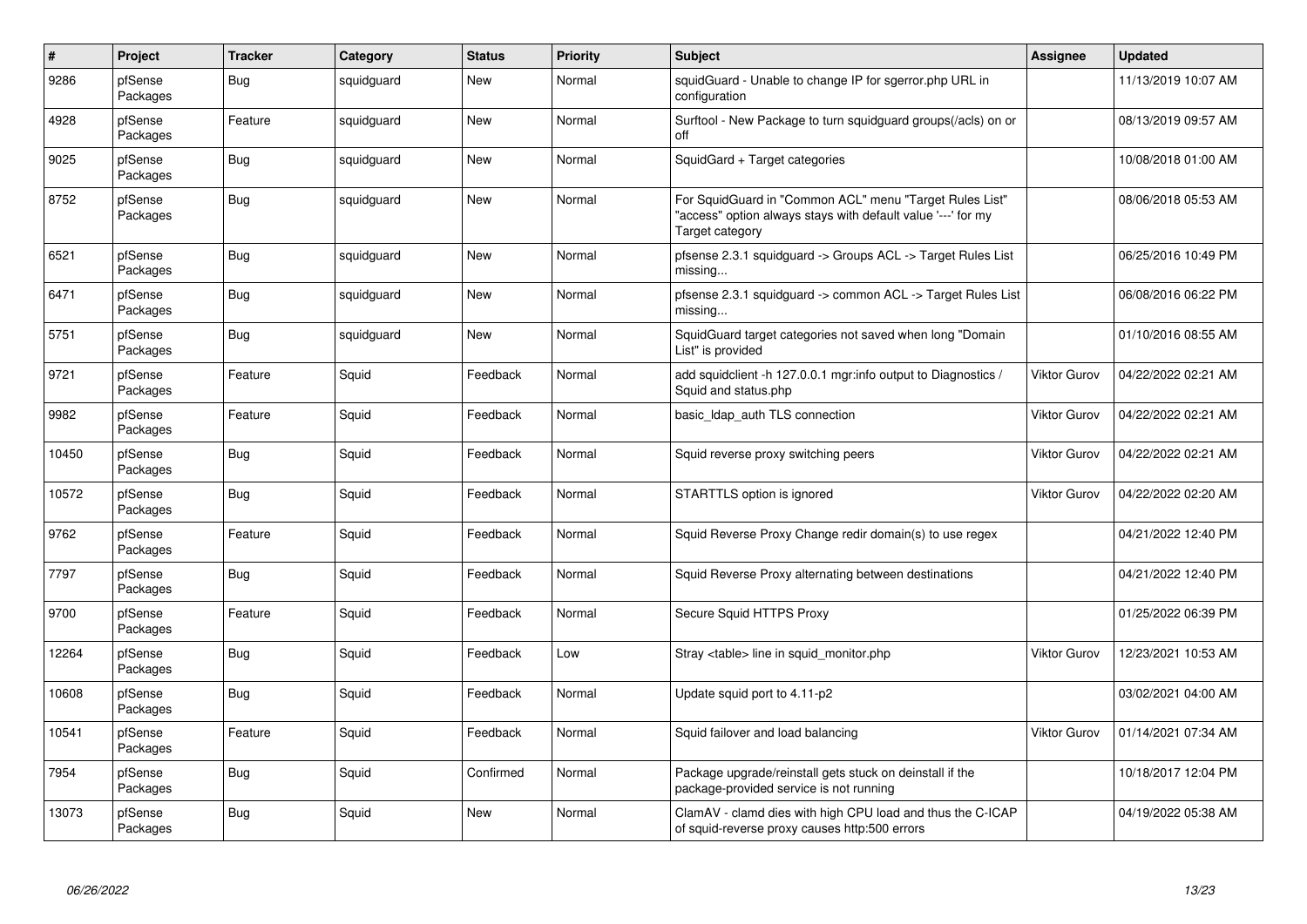| $\pmb{\#}$ | Project             | <b>Tracker</b> | Category  | <b>Status</b>                 | <b>Priority</b> | <b>Subject</b>                                                                                                                          | <b>Assignee</b>   | <b>Updated</b>      |
|------------|---------------------|----------------|-----------|-------------------------------|-----------------|-----------------------------------------------------------------------------------------------------------------------------------------|-------------------|---------------------|
| 12717      | pfSense<br>Packages | Todo           | Squid     | New                           | Normal          | Squid 5.x Branch                                                                                                                        |                   | 01/25/2022 06:24 PM |
| 12520      | pfSense<br>Packages | Feature        | Squid     | <b>New</b>                    | High            | [Squid] - Allow or Deny Mappings from IP/Host/GeoIP sources                                                                             |                   | 11/12/2021 02:13 PM |
| 1620       | pfSense<br>Packages | <b>Bug</b>     | Squid     | <b>New</b>                    | Normal          | Can't use transparent proxy when using bridge.                                                                                          |                   | 10/07/2021 04:19 AM |
| 11848      | pfSense<br>Packages | <b>Bug</b>     | Squid     | New                           | Normal          | Issue with squid cache download speed                                                                                                   |                   | 04/23/2021 09:30 PM |
| 11200      | pfSense<br>Packages | Feature        | Squid     | <b>New</b>                    | Normal          | Squid reverse proxy + multiple ssl certificates                                                                                         |                   | 12/31/2020 03:50 AM |
| 9774       | pfSense<br>Packages | Feature        | Squid     | <b>New</b>                    | Normal          | Squid logs / remote logs                                                                                                                |                   | 04/17/2020 06:18 AM |
| 9012       | pfSense<br>Packages | <b>Bug</b>     | Squid     | <b>New</b>                    | Very Low        | Captive Portal authentication in Squid Proxy Server does not<br>work                                                                    |                   | 10/12/2019 05:06 AM |
| 6789       | pfSense<br>Packages | Feature        | Squid     | <b>New</b>                    | Normal          | disgest_ldap_auth                                                                                                                       |                   | 08/13/2019 09:57 AM |
| 9568       | pfSense<br>Packages | <b>Bug</b>     | Squid     | <b>New</b>                    | Normal          | UFSSwapDir::openLog: Failed to open swap log.                                                                                           |                   | 05/29/2019 09:18 PM |
| 5646       | pfSense<br>Packages | Feature        | Squid     | <b>New</b>                    | Normal          | Squid3 package Authentication Method: Kerberos/AD                                                                                       |                   | 02/18/2019 05:34 PM |
| 7691       | pfSense<br>Packages | Feature        | Squid     | <b>New</b>                    | Normal          | Allow for custom icap services for squid                                                                                                |                   | 08/24/2017 03:16 AM |
| 7367       | pfSense<br>Packages | Feature        | Squid     | <b>New</b>                    | Normal          | <b>Wizard for Squid</b>                                                                                                                 |                   | 03/14/2017 01:59 PM |
| 6083       | pfSense<br>Packages | Bug            | Squid     | <b>New</b>                    | Normal          | Sugid Realtime Monitor / Squid Cache Table not diplaying<br>correctly                                                                   |                   | 12/06/2016 07:25 AM |
| 12507      | pfSense<br>Packages | <b>Bug</b>     | softflowd | <b>Pull Request</b><br>Review | Normal          | Add support for bi-directional flows in softflowd                                                                                       |                   | 11/11/2021 03:53 AM |
| 10436      | pfSense<br>Packages | Bug            | softflowd | <b>New</b>                    | Normal          | softflowd no longer sends flow data after upgrade (v0.9.9_1 -><br>v1.0.0                                                                |                   | 06/07/2022 12:25 AM |
| 12845      | pfSense<br>Packages | <b>Bug</b>     | softflowd | <b>New</b>                    | Normal          | softflowd wrong vlan tag                                                                                                                |                   | 02/21/2022 10:40 AM |
| 9486       | pfSense<br>Packages | <b>Bug</b>     | softflowd | <b>New</b>                    | Very Low        | ifindex values used for softflowd are incorrect                                                                                         |                   | 08/14/2019 02:30 PM |
| 13095      | pfSense<br>Packages | <b>Bug</b>     | Snort     | Feedback                      | Normal          | Snort VRT change in Shared Object Rules path name results<br>in failure to extract and update Snort Shared Object Rules<br>when enabled | <b>Bill Meeks</b> | 04/25/2022 12:22 PM |
| 13096      | pfSense<br>Packages | Feature        | Snort     | Feedback                      | Normal          | Improve robustness of Snort Rules Update Log size limitation<br>logic                                                                   | <b>Bill Meeks</b> | 04/25/2022 12:22 PM |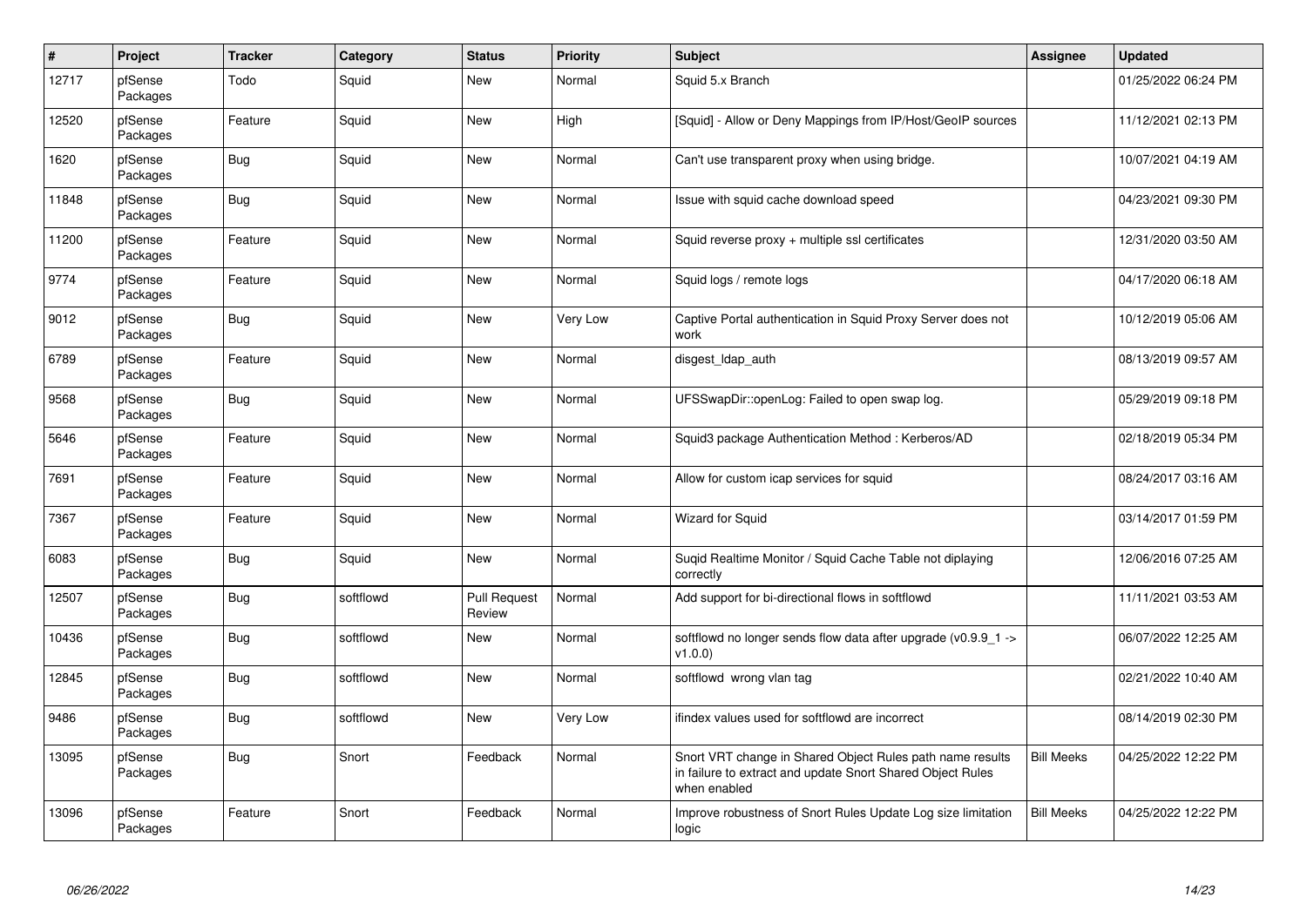| $\vert$ # | Project             | <b>Tracker</b> | Category         | <b>Status</b>                 | <b>Priority</b> | <b>Subject</b>                                                                                                    | <b>Assignee</b>     | <b>Updated</b>      |
|-----------|---------------------|----------------|------------------|-------------------------------|-----------------|-------------------------------------------------------------------------------------------------------------------|---------------------|---------------------|
| 12683     | pfSense<br>Packages | Bug            | Snort            | Feedback                      | Normal          | snort get vpns list() does not include OpenVPN CSO                                                                | <b>Viktor Gurov</b> | 02/15/2022 10:47 AM |
| 12979     | pfSense<br>Packages | Bug            | Snort            | <b>Pull Request</b><br>Review | High            | Snort Rules Update Process Using Deprecated FreeBSD<br><b>Subdirectory Name</b>                                   | <b>Bill Meeks</b>   | 03/24/2022 09:02 AM |
| 9895      | pfSense<br>Packages | Bug            | Snort            | New                           | Normal          | snort reinstallation failed                                                                                       |                     | 06/23/2021 08:01 AM |
| 11579     | pfSense<br>Packages | Feature        | Snort            | <b>New</b>                    | Normal          | Snort alerts or blocks trigger notifications                                                                      |                     | 03/01/2021 03:26 AM |
| 10989     | pfSense<br>Packages | Bug            | Snort            | <b>New</b>                    | Low             | Snort alert page has hidden characters in IPv6 address                                                            |                     | 10/17/2020 04:06 PM |
| 6831      | pfSense<br>Packages | Feature        | Snort            | <b>New</b>                    | Normal          | Snort does not support aliases containing FQDN                                                                    |                     | 07/11/2020 12:51 PM |
| 10606     | pfSense<br>Packages | Bug            | Snort            | <b>New</b>                    | Normal          | Snort Inline stopped working after upgrade to FreeBSD 12.1<br>(network traffic blocked after heavy load randomly) |                     | 05/28/2020 10:06 AM |
| 7414      | pfSense<br>Packages | Feature        | Snort            | <b>New</b>                    | Normal          | snort needs automated refresh on ip change                                                                        |                     | 08/20/2019 08:55 AM |
| 9289      | pfSense<br>Packages | Feature        | Snort            | <b>New</b>                    | Normal          | Snort enable react                                                                                                |                     | 03/16/2019 09:04 PM |
| 7535      | pfSense<br>Packages | Feature        | Snort            | <b>New</b>                    | Normal          | Snort messages filling System / General. Should have its own<br>log.                                              |                     | 02/18/2019 05:29 PM |
| 6988      | pfSense<br>Packages | Bug            | Snort            | <b>New</b>                    | High            | SNORT Package PHP memory error                                                                                    |                     | 06/28/2018 10:00 PM |
| 11479     | pfSense<br>Packages | <b>Bug</b>     | snmptt           | <b>New</b>                    | Normal          | snmptt 1.4.2 does not work in daemon mode                                                                         |                     | 02/20/2021 04:37 PM |
| 4298      | pfSense             | Bug            | <b>SNMP</b>      | Assigned                      | Very Low        | Excessive errors from snmpd                                                                                       | Luiz Souza          | 09/13/2020 08:21 AM |
| 5922      | pfSense             | Feature        | <b>SNMP</b>      | <b>New</b>                    | Normal          | SNMP - enable SNMP v3 functionality                                                                               | <b>Viktor Gurov</b> | 03/02/2022 02:40 PM |
| 6186      | pfSense             | Bug            | Services         | <b>New</b>                    | Normal          | race conditions in service startup                                                                                |                     | 04/21/2022 12:39 PM |
| 11786     | pfSense             | Bug            | <b>Services</b>  | <b>New</b>                    | Normal          | SSH incomplete setup and startup fail while recovering XML<br>backup in a fresh install of pfSense 2.5.0          |                     | 04/17/2021 01:36 PM |
| 11490     | pfSense<br>Packages | <b>Bug</b>     | Service Watchdog | <b>New</b>                    | Very Low        | Service Watchdog - Impacts Reboots and Package Updates                                                            |                     | 02/22/2021 12:07 PM |
| 8576      | pfSense             | <b>Bug</b>     | Rules / NAT      | Feedback                      | Low             | pfSense stops passing traffic after some time when using<br>Outbound NAT pool w/ Sticky Address                   |                     | 10/28/2021 01:47 PM |
| 12720     | pfSense             | Bug            | Rules / NAT      | <b>Pull Request</b><br>Review | Normal          | Hide the "tag" field on non-floating tabs                                                                         | <b>Viktor Gurov</b> | 01/24/2022 03:11 PM |
| 5091      | pfSense             | <b>Bug</b>     | Rules / NAT      | Confirmed                     | Very Low        | In rule creation destination ports fields (from and to) are too<br>small to read ports aliases names              |                     | 01/07/2020 07:48 AM |
| 1813      | pfSense             | <b>Bug</b>     | Rules / NAT      | Confirmed                     | Normal          | Static routes on WAN interfaces overridden by route-to for<br>firewall-initiated traffic                          |                     | 11/09/2016 02:06 PM |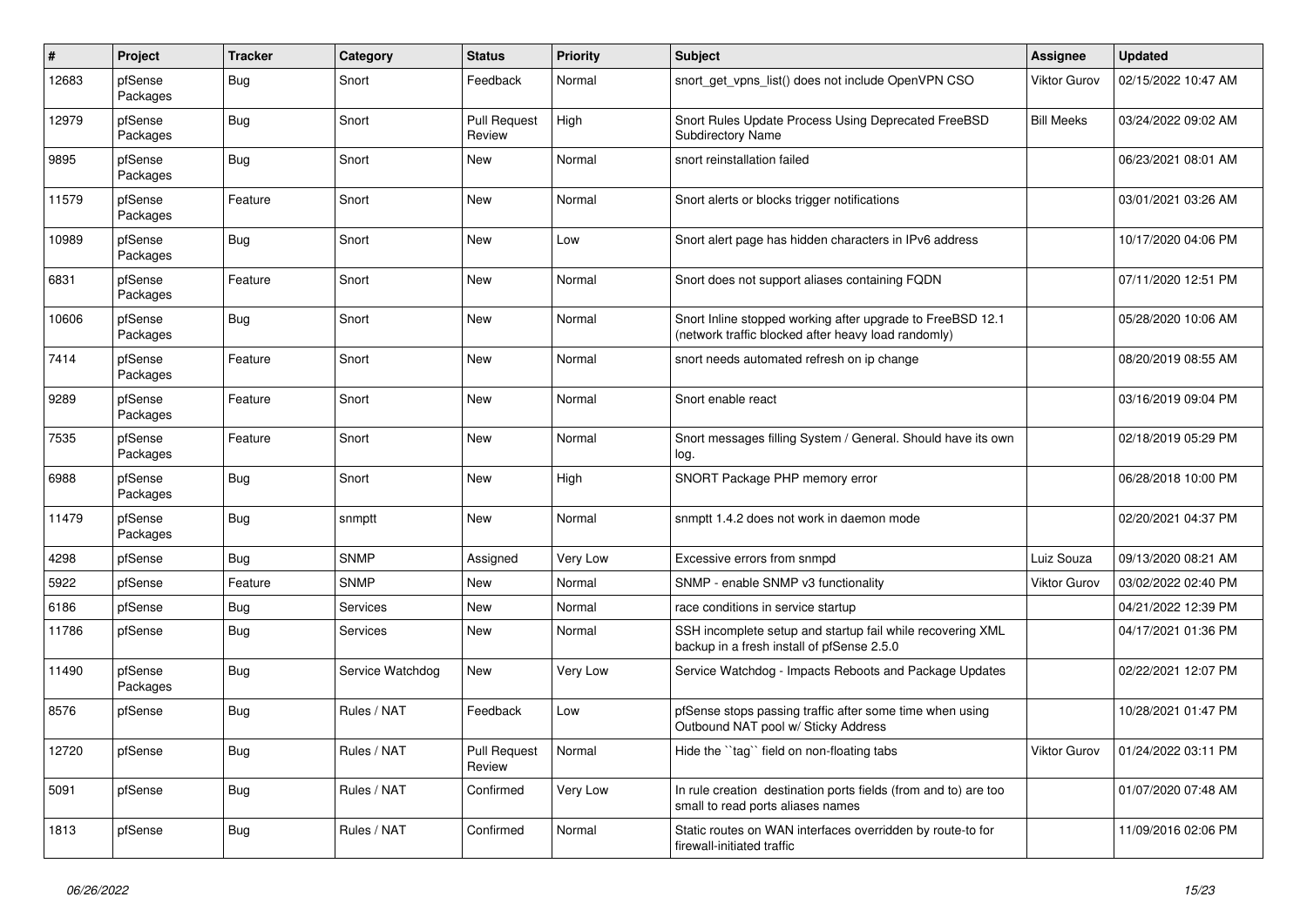| #     | Project | <b>Tracker</b> | Category    | <b>Status</b> | <b>Priority</b> | Subject                                                                                                                                                | Assignee      | <b>Updated</b>      |
|-------|---------|----------------|-------------|---------------|-----------------|--------------------------------------------------------------------------------------------------------------------------------------------------------|---------------|---------------------|
| 5791  | pfSense | Bug            | Rules / NAT | Confirmed     | Normal          | tftp-proxy functionality is easilly broken by unrelated rules                                                                                          |               | 07/10/2016 12:24 AM |
| 5075  | pfSense | Bug            | Rules / NAT | Confirmed     | Normal          | pf errors that don't return a line number on first line don't file<br>notice                                                                           |               | 09/01/2015 06:42 PM |
| 10446 | pfSense | Feature        | Rules / NAT | <b>New</b>    | Very Low        | VIP address is not shown in firewall rules                                                                                                             |               | 06/09/2022 02:07 PM |
| 13240 | pfSense | Bug            | Rules / NAT | New           | Normal          | Dynamic NPt entry UI has a couple quirks                                                                                                               |               | 06/02/2022 09:32 PM |
| 9887  | pfSense | <b>Bug</b>     | Rules / NAT | New           | Low             | Rule separator positions change when deleting multiple rules                                                                                           |               | 05/10/2022 03:11 PM |
| 13144 | pfSense | Bug            | Rules / NAT | New           | Very Low        | Firewall rule entries can get out of sync when entries are<br>deleted while other administrators are editing entries<br>simultaneously                 |               | 05/10/2022 07:26 AM |
| 10513 | pfSense | Bug            | Rules / NAT | <b>New</b>    | Normal          | State issues with policy routing and HA failover                                                                                                       |               | 04/21/2022 12:39 PM |
| 2358  | pfSense | Feature        | Rules / NAT | New           | Normal          | NAT64 Support                                                                                                                                          |               | 04/16/2022 06:52 PM |
| 13058 | pfSense | Todo           | Rules / NAT | New           | Normal          | Add static routes and directly connected networks back to<br>policy route negation rules                                                               |               | 04/13/2022 08:05 AM |
| 13046 | pfSense | Bug            | Rules / NAT | New           | Normal          | Floating rule applied to IPv6 interface with a SLAAC DHCPv6<br>gateway reports error on boot                                                           |               | 04/11/2022 09:50 AM |
| 12888 | pfSense | Bug            | Rules / NAT | <b>New</b>    | Normal          | pfSense sends un-NATed packets during OpenVPN startup                                                                                                  |               | 03/01/2022 03:13 PM |
| 6799  | pfSense | Bug            | Rules / NAT | New           | Normal          | Using NOT (!) with interface subnet macros results unexpected<br>traffic passing when multiple subnets are included in the macro<br>(i.e. VIP subnets) |               | 02/07/2022 02:18 PM |
| 12676 | pfSense | Feature        | Rules / NAT | <b>New</b>    | Normal          | Add the Tagged option on the Port Forward rules edit page                                                                                              |               | 01/11/2022 05:52 AM |
| 12665 | pfSense | Feature        | Rules / NAT | New           | Normal          | Ability to add custom pf rules from the GUI                                                                                                            |               | 01/07/2022 09:30 AM |
| 12421 | pfSense | Bug            | Rules / NAT | New           | Normal          | IPV6 limiter bug                                                                                                                                       |               | 10/02/2021 08:44 AM |
| 12370 | pfSense | Feature        | Rules / NAT | New           | Low             | Add limiters to Queue column on firewall rule list                                                                                                     |               | 09/14/2021 07:37 AM |
| 6776  | pfSense | Feature        | Rules / NAT | New           | Normal          | Allow disabling of "filter rule association" by default                                                                                                |               | 08/17/2021 10:56 AM |
| 12190 | pfSense | Feature        | Rules / NAT | New           | Normal          | Add ability to reference ipv6 prefix in firewall rules and aliases                                                                                     |               | 08/05/2021 01:47 PM |
| 11262 | pfSense | Feature        | Rules / NAT | New           | Normal          | Time Based Rules - selects all days in the current month                                                                                               |               | 04/27/2021 12:32 PM |
| 11717 | pfSense | Bug            | Rules / NAT | New           | Normal          | Incorrect port forwarding rules if Destination port alias is not<br>equal to Redirect target port alias                                                |               | 03/22/2021 06:06 AM |
| 11556 | pfSense | Bug            | Rules / NAT | New           | Normal          | Kill all states associated with a NAT address                                                                                                          |               | 03/19/2021 10:29 AM |
| 11548 | pfSense | Bug            | Rules / NAT | New           | Normal          | "rule expands to no valid combination" error from port forward<br>automatic rule mixing IPv4 and IPv6 elements                                         |               | 02/27/2021 03:18 PM |
| 10892 | pfSense | Bug            | Rules / NAT | <b>New</b>    | Low             | Large number of VLAN/LANs make floating rules are to read                                                                                              | Jared Dillard | 02/01/2021 03:29 PM |
| 10726 | pfSense | <b>Bug</b>     | Rules / NAT | New           | Normal          | Sticky-connections option is bugged - sticky-address cannot be<br>redefined                                                                            |               | 11/12/2020 10:12 AM |
| 10952 | pfSense | <b>Bug</b>     | Rules / NAT | New           | Low             | Inconsistency in Subnet Defaults Between Firewall Rules and<br>Interface Address Assignments                                                           |               | 10/09/2020 12:50 PM |
| 1683  | pfSense | Feature        | Rules / NAT | New           | Normal          | PF scrub min-ttl option                                                                                                                                |               | 09/23/2020 01:52 AM |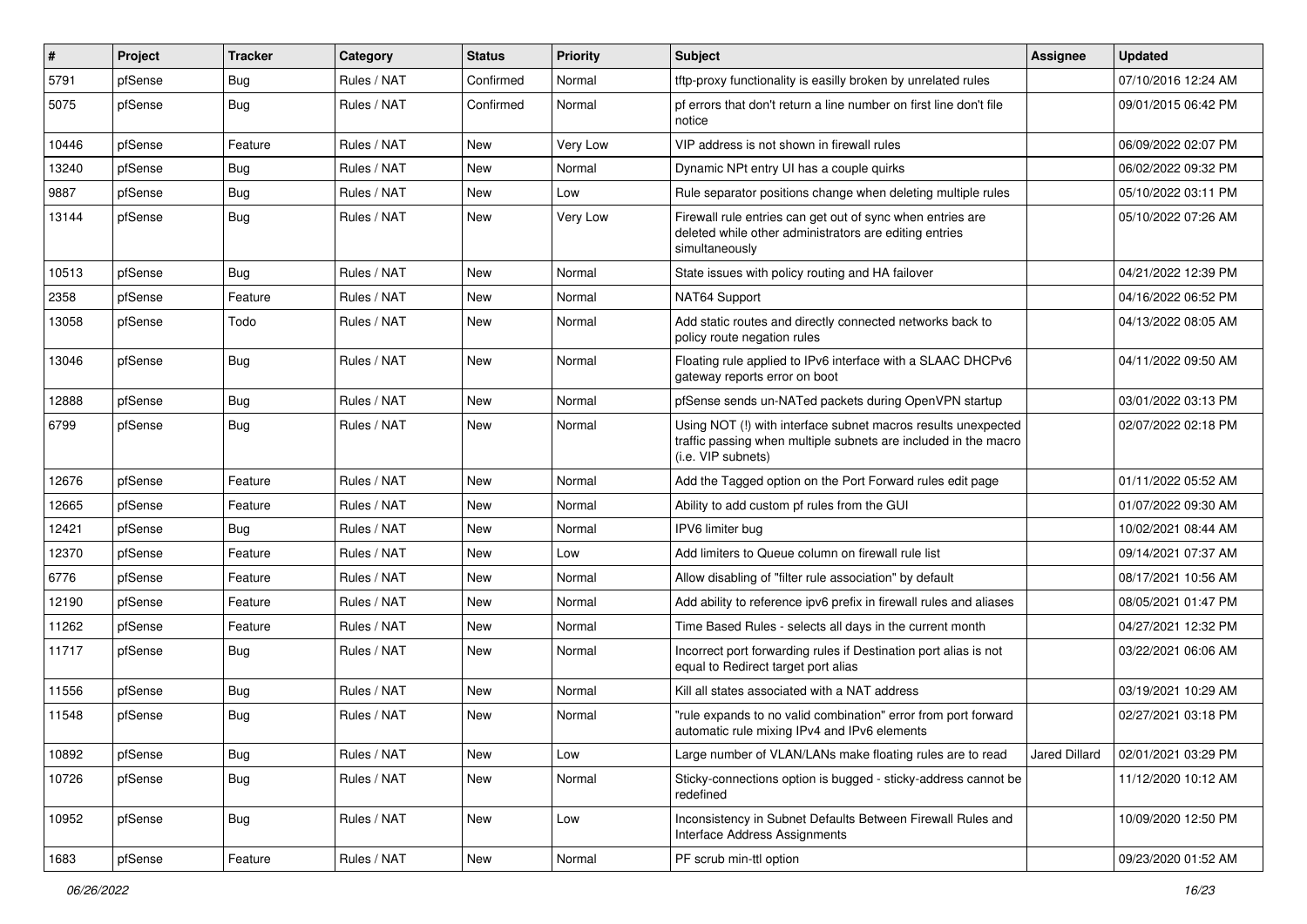| #     | Project | <b>Tracker</b> | Category    | <b>Status</b> | <b>Priority</b> | <b>Subject</b>                                                                                                                  | Assignee             | <b>Updated</b>      |
|-------|---------|----------------|-------------|---------------|-----------------|---------------------------------------------------------------------------------------------------------------------------------|----------------------|---------------------|
| 8820  | pfSense | Bug            | Rules / NAT | New           | Low             | System/Advanced/Misc - "Do not kill connections when<br>schedule expires" UN-checked still leaves existing connections<br>open. |                      | 07/28/2020 10:59 AM |
| 10712 | pfSense | Bug            | Rules / NAT | New           | Normal          | "default allow LAN IPv6 to any" rule does not work right after<br>boot when using IPv6 PD                                       |                      | 06/30/2020 12:17 AM |
| 7260  | pfSense | Feature        | Rules / NAT | New           | Normal          | Source OS / p0f Database Missing Modern Operating Systems                                                                       |                      | 04/18/2020 02:25 AM |
| 10312 | pfSense | Feature        | Rules / NAT | New           | Low             | Reordering of NAT rules without dragging                                                                                        |                      | 03/03/2020 07:28 AM |
| 3288  | pfSense | Feature        | Rules / NAT | New           | Normal          | Macros for Interface Networks on Outbound NAT rule Source<br>drop-down                                                          |                      | 08/21/2019 11:02 AM |
| 6207  | pfSense | Feature        | Rules / NAT | New           | Normal          | Please, add "THIS_IF broadcast" Macro for use in firewall<br>rules                                                              |                      | 08/21/2019 11:01 AM |
| 8316  | pfSense | Feature        | Rules / NAT | New           | Low             | expiration date when creating new rules                                                                                         |                      | 08/21/2019 09:11 AM |
| 7781  | pfSense | Feature        | Rules / NAT | New           | Normal          | Please Enable Rule Separators on Manual Outbound NAT                                                                            |                      | 08/21/2019 09:07 AM |
| 7373  | pfSense | Bug            | Rules / NAT | New           | Normal          | Firewall schedules GUI needs to be redone from scratch                                                                          |                      | 08/21/2019 08:56 AM |
| 7181  | pfSense | Feature        | Rules / NAT | New           | Low             | Add Top and Add Bottom on Seperator                                                                                             |                      | 08/21/2019 08:55 AM |
| 6026  | pfSense | Bug            | Rules / NAT | New           | Low             | webinterface, firewall rules, wrapping of columns or visible<br>(horizontal) scrollbar needed when contents doesnt fit          | <b>Jared Dillard</b> | 08/20/2019 03:40 PM |
| 2049  | pfSense | Feature        | Rules / NAT | <b>New</b>    | Normal          | Show Auto Generated Rules and Use them to turn features<br>on/off when applicable                                               |                      | 08/20/2019 03:37 PM |
| 4997  | pfSense | Feature        | Rules / NAT | <b>New</b>    | Normal          | Add setting option to choose default log action for new firewall<br>rules                                                       |                      | 08/20/2019 03:29 PM |
| 1947  | pfSense | Feature        | Rules / NAT | New           | Normal          | Option to kill all states when creating a block rule                                                                            |                      | 08/20/2019 01:09 PM |
| 1937  | pfSense | Feature        | Rules / NAT | New           | Normal          | Support for rule groupings                                                                                                      |                      | 08/20/2019 12:42 PM |
| 9591  | pfSense | Feature        | Rules / NAT | New           | Normal          | Add under firewall rules a search box                                                                                           |                      | 08/14/2019 02:39 PM |
| 9167  | pfSense | Bug            | Rules / NAT | New           | Normal          | Some Important ICMPv6 Traffic Not Allowed by Default Rules                                                                      |                      | 08/14/2019 01:00 PM |
| 9035  | pfSense | Bug            | Rules / NAT | New           | Normal          | Inactive Interfaces are Hidden in Firewall Rules                                                                                |                      | 08/14/2019 12:39 PM |
| 7761  | pfSense | Feature        | Rules / NAT | New           | Normal          | Add a way to match on IPv6 proto=0 (hop-by-hop header<br>extension)                                                             |                      | 08/13/2019 03:49 PM |
| 6539  | pfSense | Feature        | Rules / NAT | New           | Normal          | ICMPv6 filtering requires multiple rules - no range support                                                                     |                      | 08/13/2019 01:23 PM |
| 4707  | pfSense | Feature        | Rules / NAT | New           | Normal          | Can't override block port 0 rules in filter.inc                                                                                 |                      | 08/13/2019 12:53 PM |
| 2771  | pfSense | Feature        | Rules / NAT | New           | Normal          | Add packet tracing simulator                                                                                                    |                      | 08/13/2019 12:24 PM |
| 7799  | pfSense | Feature        | Rules / NAT | New           | Normal          | Make an ajax call to toggle logging by clicking on the logging<br>icon next to a rule                                           |                      | 08/13/2019 09:40 AM |
| 1136  | pfSense | Feature        | Rules / NAT | New           | Normal          | Add logic to automatically avoid route-to for static route<br>networks                                                          |                      | 10/09/2018 05:11 AM |
| 8385  | pfSense | Feature        | Rules / NAT | New           | Normal          | Utilize IP addresses from successfully authenticated OpenVPN<br>endpoints to Update Firewall Rules                              |                      | 07/19/2018 03:07 PM |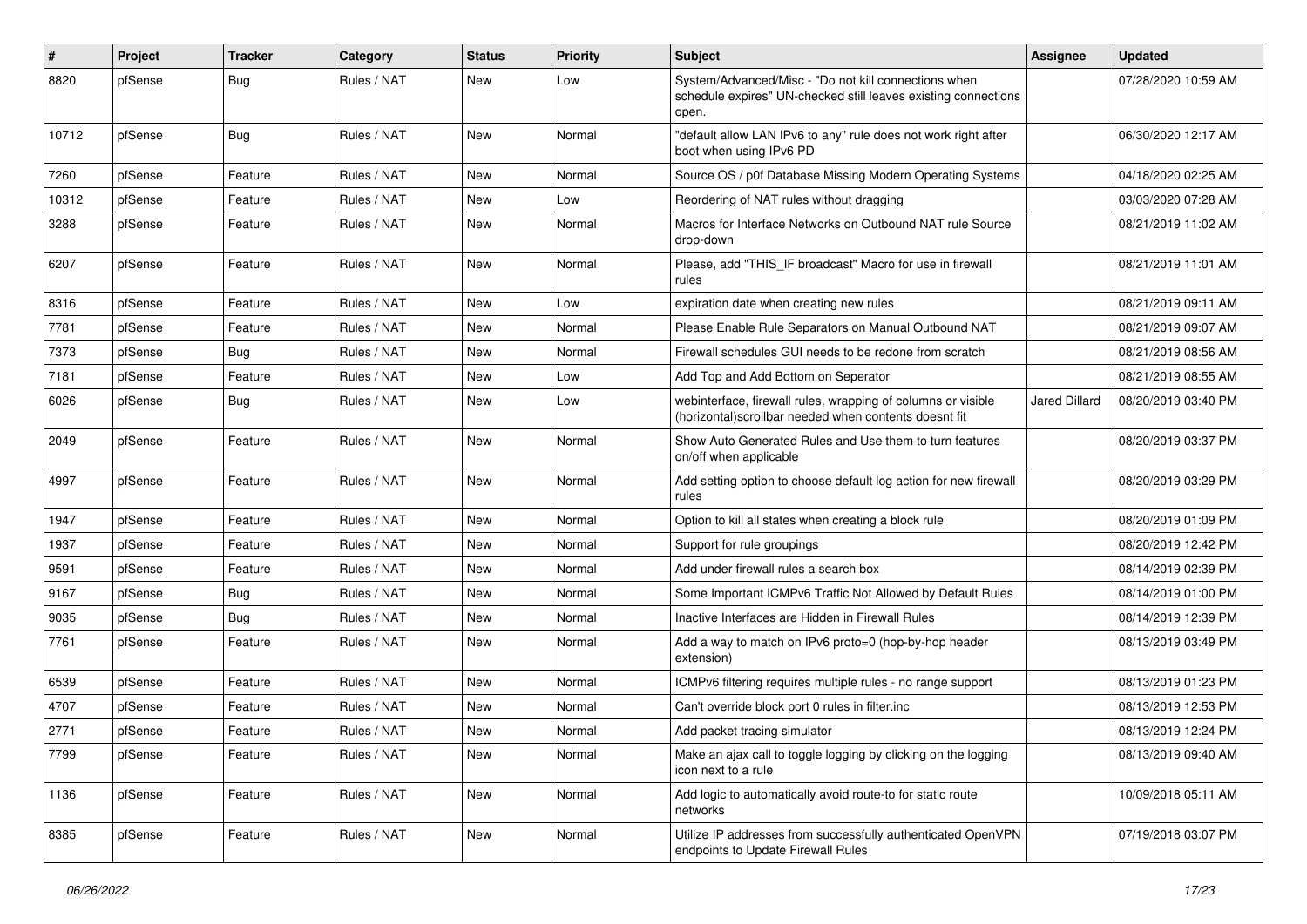| $\pmb{\#}$ | Project             | <b>Tracker</b> | Category           | <b>Status</b> | <b>Priority</b> | <b>Subject</b>                                                                                                   | <b>Assignee</b>     | <b>Updated</b>      |
|------------|---------------------|----------------|--------------------|---------------|-----------------|------------------------------------------------------------------------------------------------------------------|---------------------|---------------------|
| 8599       | pfSense             | Feature        | Rules / NAT        | <b>New</b>    | Very Low        | IPv6 flow labels                                                                                                 |                     | 07/16/2018 07:36 AM |
| 701        | pfSense             | Feature        | Rules / NAT        | <b>New</b>    | Normal          | Interface groups with NAT                                                                                        |                     | 05/11/2018 10:12 PM |
| 7922       | pfSense             | Feature        | Rules / NAT        | <b>New</b>    | Normal          | Add the option to select the ISP IPv6 Delegated Prefix as a<br>destination in firewall rules                     |                     | 10/10/2017 06:36 PM |
| 7085       | pfSense             | Feature        | Rules / NAT        | New           | Normal          | <b>Edit Firewall Rules Seperator</b>                                                                             |                     | 09/10/2017 09:15 AM |
| 7551       | pfSense             | Bug            | Rules / NAT        | New           | Normal          | Dynamic IPsec endpoints not added to rule set after WAN<br>down/up                                               |                     | 05/16/2017 02:26 PM |
| 2676       | pfSense             | Feature        | Rules / NAT        | <b>New</b>    | Normal          | Reply-to option in firewall rule                                                                                 |                     | 05/05/2017 03:15 PM |
| 6627       | pfSense             | Bug            | Rules / NAT        | New           | Normal          | floating tab match rules ignore quick action so should be<br>removed                                             |                     | 07/18/2016 02:15 PM |
| 96         | pfSense             | Feature        | Rules / NAT        | <b>New</b>    | Normal          | Add "All local networks" to source and destination drop down<br>boxen in firewall rules                          |                     | 02/06/2016 04:53 AM |
| 371        | pfSense             | Feature        | Rules / NAT        | New           | Normal          | Allow moving of bogon and RFC 1918 rules                                                                         |                     | 02/06/2016 04:53 AM |
| 4165       | pfSense             | Feature        | Rules / NAT        | <b>New</b>    | Low             | Allow for security zones when defining interfaces and firewall<br>rules.                                         |                     | 02/06/2016 04:35 AM |
| 3793       | pfSense             | Feature        | Rules / NAT        | <b>New</b>    | Normal          | Enable external authentication support for rules                                                                 |                     | 08/05/2014 01:09 PM |
| 2965       | pfSense             | Feature        | Rules / NAT        | New           | Normal          | Mac Firewalling                                                                                                  |                     | 04/24/2013 12:02 PM |
| 2367       | pfSense             | Bug            | Rules / NAT        | New           | Normal          | display negate rules in firewall rules php and evaluate when<br>added                                            |                     | 05/07/2012 06:11 PM |
| 1935       | pfSense             | Feature        | Rules / NAT        | <b>New</b>    | Normal          | Allow rule with max-src-conn-* options to make conditional use<br>of "overload <virusprot>"</virusprot>          |                     | 10/07/2011 09:31 AM |
| 746        | pfSense             | Feature        | Rules / NAT        | <b>New</b>    | Normal          | Add interface group to source/dest drop downs                                                                    |                     | 07/19/2010 05:10 PM |
| 12865      | pfSense<br>Packages | Todo           | <b>RRD Summary</b> | Feedback      | Normal          | <b>RRD Summary improvements</b>                                                                                  | <b>Viktor Gurov</b> | 03/04/2022 12:20 PM |
| 12338      | pfSense<br>Packages | Bug            | <b>RRD Summary</b> | <b>New</b>    | Normal          | RRD Summary does not report data on 3100                                                                         |                     | 04/15/2022 02:54 PM |
| 1186       | pfSense             | Bug            | <b>RRD Graphs</b>  | Confirmed     | Normal          | When in pure routing mode the rrd graphs are blank                                                               |                     | 09/16/2015 04:31 PM |
| 9698       | pfSense             | Bug            | <b>RRD Graphs</b>  | <b>New</b>    | Normal          | Monitoring graphs do not retain state after auto-refresh                                                         |                     | 08/26/2019 02:09 AM |
| 7314       | pfSense             | <b>Bug</b>     | <b>RRD Graphs</b>  | <b>New</b>    | Low             | Discrepancy in ntp monitoring view                                                                               |                     | 02/24/2017 08:37 PM |
| 2138       | pfSense             | Bug            | <b>RRD Graphs</b>  | <b>New</b>    | Normal          | RRD Wireless graph broken in BSS mode                                                                            |                     | 02/06/2016 04:59 AM |
| 5307       | pfSense             | Feature        | <b>RRD Graphs</b>  | <b>New</b>    | Low             | Add logarithmic scale option to RRD graphs                                                                       |                     | 10/14/2015 07:37 AM |
| 4292       | pfSense             | Feature        | <b>RRD Graphs</b>  | <b>New</b>    | Normal          | Show 95th Percentile for IPv6 Traffic in RRD Graphs                                                              |                     | 01/25/2015 02:24 PM |
| 13223      | pfSense Docs        | New Content    | Routing / Gateways | Feedback      | Normal          | Document new gateway state killing behavior                                                                      | Jim Pingle          | 05/27/2022 01:59 PM |
| 13297      | pfSense             | Feature        | Routing            | New           | Normal          | Support for Gateway Groups as Static Route destinations                                                          |                     | 06/24/2022 07:41 AM |
| 11296      | pfSense             | <b>Bug</b>     | Routing            | New           | Normal          | Static route targets may still reachable via default route when<br>the gateway they should route through is down | <b>Viktor Gurov</b> | 05/10/2022 03:12 PM |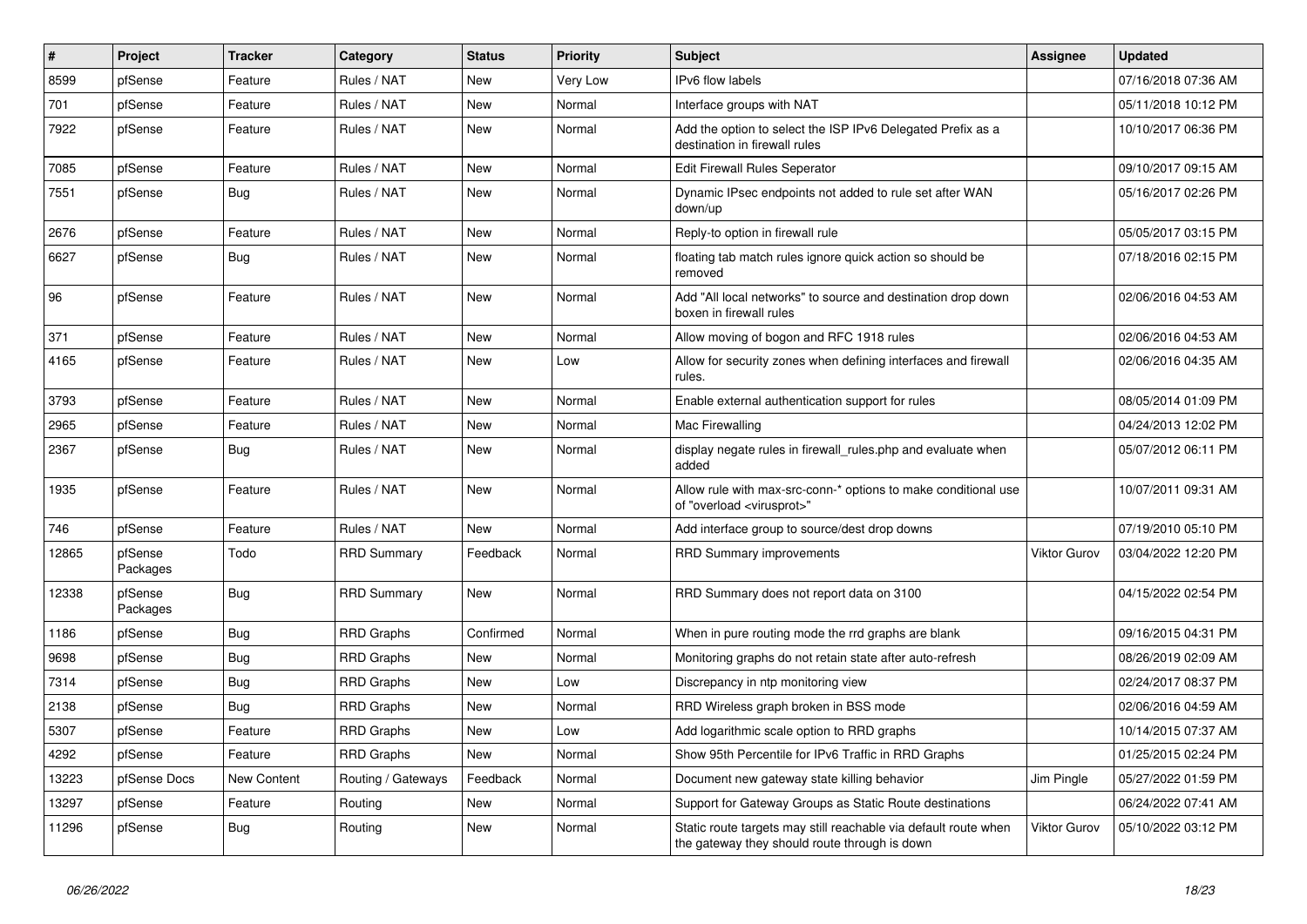| #     | Project             | <b>Tracker</b> | Category            | <b>Status</b> | <b>Priority</b> | <b>Subject</b>                                                                                                                      | <b>Assignee</b> | <b>Updated</b>      |
|-------|---------------------|----------------|---------------------|---------------|-----------------|-------------------------------------------------------------------------------------------------------------------------------------|-----------------|---------------------|
| 9544  | pfSense             | Feature        | Routing             | New           | Normal          | Enable RADIX_MPATH                                                                                                                  |                 | 04/21/2022 12:39 PM |
| 12950 | pfSense             | <b>Bug</b>     | Routing             | New           | Normal          | OpenVPN as default gateway does not get set at boot time                                                                            |                 | 04/09/2022 05:46 PM |
| 12850 | pfSense             | <b>Bug</b>     | Routing             | New           | Low             | Console error during boot: "route: route has not been found"                                                                        |                 | 02/22/2022 08:27 AM |
| 7352  | pfSense             | <b>Bug</b>     | Routing             | New           | Normal          | pfSense IPv6 static route is dumped after a WAN flap                                                                                |                 | 01/20/2022 09:35 AM |
| 12535 | pfSense             | Documentation  | Routing             | New           | Normal          | Negate Rules function does not match the description                                                                                |                 | 11/19/2021 02:03 PM |
| 8066  | pfSense             | Bug            | Routing             | New           | Normal          | Static routes not applied when they go out a interface using<br>carp                                                                |                 | 11/08/2017 02:04 AM |
| 4796  | pfSense             | Feature        | Routing             | <b>New</b>    | Normal          | Support Multiple FIBs in pfSense                                                                                                    | Luiz Souza      | 09/22/2017 12:12 AM |
| 1521  | pfSense             | Todo           | Routing             | New           | Normal          | Investigate FreeBSD route metric support for future versions                                                                        |                 | 05/12/2011 11:28 AM |
| 9608  | pfSense Docs        | Correction     | Recipes             | New           | Low             | Feedback on Virtualization - Virtualizing pfSense with<br>Hyper-V                                                                   | Jim Pingle      | 03/06/2021 04:29 PM |
| 11195 | pfSense Docs        | Correction     | Recipes             | <b>New</b>    | Normal          | Feedback on pfSense Configuration Recipes - Accessing a<br>CPE/Modem from Inside the Firewall                                       | Jim Pingle      | 12/30/2020 01:13 PM |
| 10924 | pfSense Docs        | Correction     | Recipes             | New           | Normal          | Feedback on Virtualization - Virtualizing pfSense with<br>VMware vSphere / ESXi                                                     | Jim Pingle      | 09/23/2020 03:46 PM |
| 9374  | pfSense Docs        | Correction     | Recipes             | New           | Normal          | Feedback on Virtualization - Virtualizing pfSense with<br>Hyper-V                                                                   | Jim Pingle      | 09/23/2020 02:40 PM |
| 12179 | pfSense<br>Packages | Feature        | qemu-guest-agent    | New           | Normal          | QEMU package                                                                                                                        |                 | 07/30/2021 08:02 AM |
| 13236 | pfSense Docs        | Todo           | Products            | New           | Normal          | Document link speed limitations with igc and ix on 6100/4100                                                                        |                 | 05/31/2022 05:53 PM |
| 12162 | pfSense Docs        | Todo           | Products            | New           | Normal          | Add "usb reset" as possible solution for non-booting flash<br>drives on the SG-1100                                                 |                 | 10/07/2021 02:19 PM |
| 11871 | pfSense Docs        | Correction     | Products            | New           | Normal          | SG-2100 must be manually power cycled after installation                                                                            |                 | 10/07/2021 02:19 PM |
| 11608 | pfSense Docs        | New Content    | Products            | New           | Normal          | Interfaces order of XG-7100 Quad-Port 10GbE Fiber SFP+<br><b>Installation Kit</b>                                                   |                 | 03/03/2021 07:14 AM |
| 11172 | pfSense Docs        | New Content    | Products            | New           | Normal          | Interfaces order of 10 Gigabit Quad-Port SFP+ Intel®<br>X710BM2 Card                                                                |                 | 12/18/2020 01:28 PM |
| 9310  | pfSense Docs        | Correction     | Products            | New           | Normal          | Appliances with internal switch need the MAC Address section<br>of their Getting Started guides updated                             | Jim Pingle      | 09/23/2020 10:24 AM |
| 1833  | pfSense             | Feature        | PPTP                | <b>New</b>    | Normal          | PPTP type WAN IPv6 support                                                                                                          |                 | 08/20/2019 10:12 AM |
| 9295  | pfSense             | <b>Bug</b>     | <b>PPPoE Server</b> | New           | Very High       | IPv6 PD does not work with PPPOE (Server & Client)                                                                                  |                 | 05/15/2022 10:53 AM |
| 1826  | pfSense             | Feature        | PPPoE Server        | New           | Normal          | PPPoE server IPv6 support                                                                                                           |                 | 03/25/2022 04:25 PM |
| 12436 | pfSense             | <b>Bug</b>     | PPPoE Server        | New           | Normal          | Pppoe server config gui does not allow setting of chap<br>authentication, and sets the network start address for<br>allocation to 0 |                 | 10/21/2021 08:15 AM |
| 9633  | pfSense             | Feature        | PPPoE Server        | New           | Normal          | PPPoE/L2TP Server Status Page                                                                                                       |                 | 10/09/2021 12:05 PM |
| 6255  | pfSense             | Bug            | PPP Interfaces      | Confirmed     | Low             | PPP Country/Provider/Plan configuration not saved                                                                                   |                 | 04/25/2016 07:15 PM |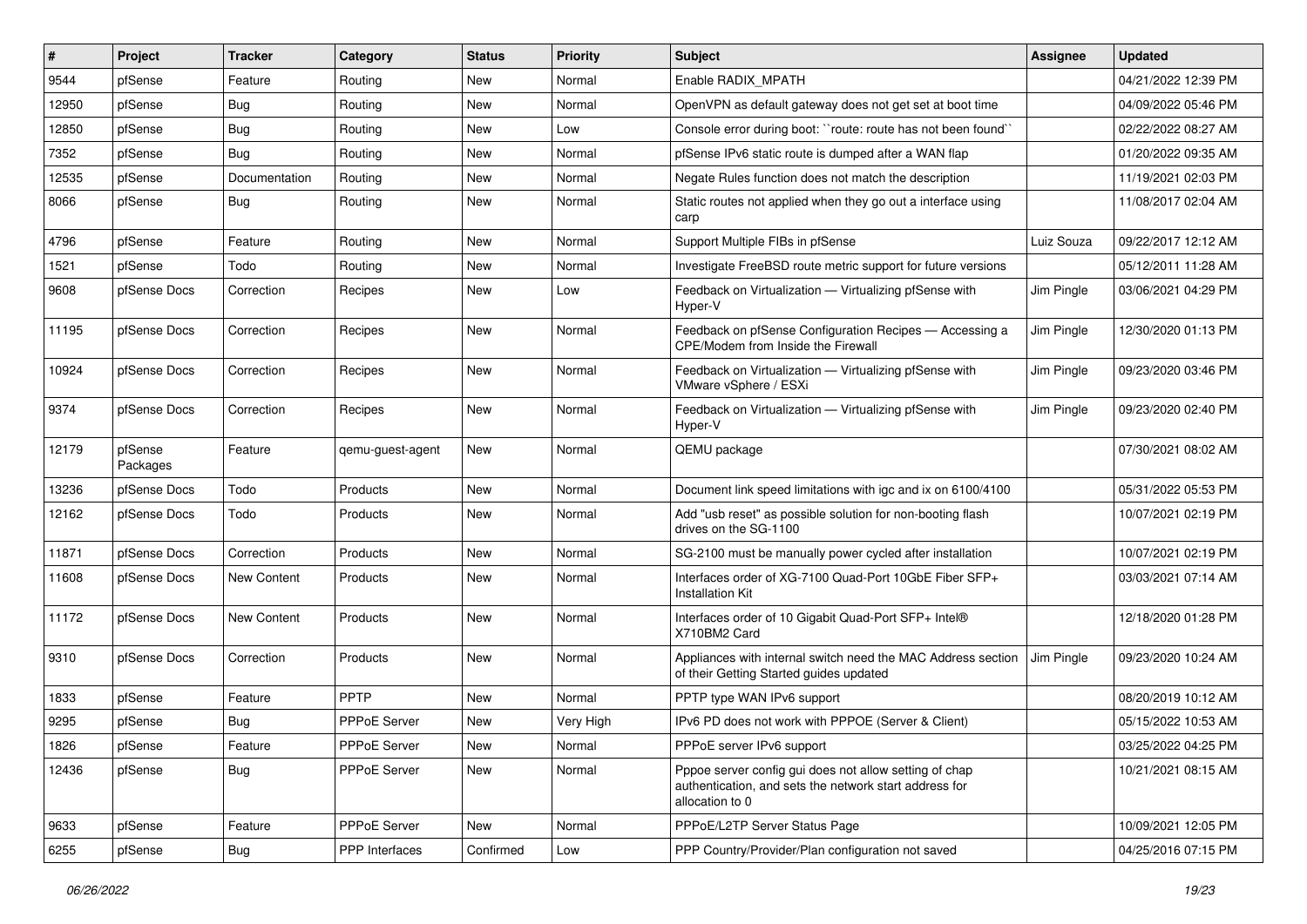| #     | Project             | <b>Tracker</b> | Category              | <b>Status</b> | <b>Priority</b> | Subject                                                                                               | <b>Assignee</b> | <b>Updated</b>      |
|-------|---------------------|----------------|-----------------------|---------------|-----------------|-------------------------------------------------------------------------------------------------------|-----------------|---------------------|
| 5253  | pfSense             | Bug            | PPP Interfaces        | New           | Normal          | 3gstats.php 100% CPU                                                                                  |                 | 01/08/2022 05:02 PM |
| 9617  | pfSense             | Feature        | <b>PPP</b> Interfaces | <b>New</b>    | Normal          | PPPoE Static IP Configuration in GUI                                                                  |                 | 10/15/2021 08:52 PM |
| 895   | pfSense             | Feature        | <b>PPP</b> Interfaces | New           | Very Low        | PPP subsystem MPPE/MPPC support                                                                       |                 | 09/10/2019 04:24 PM |
| 3162  | pfSense             | Feature        | <b>PPP</b> Interfaces | <b>New</b>    | Low             | MLPPP Status of connections                                                                           |                 | 08/20/2019 10:20 AM |
| 8512  | pfSense             | <b>Bug</b>     | PPP Interfaces        | <b>New</b>    | Normal          | PPPoE reconnect fails after interface flap                                                            |                 | 08/20/2019 10:06 AM |
| 8804  | pfSense             | Bug            | <b>PPP</b> Interfaces | New           | Normal          | Netgate SG-1000 PPPoE Keepalives not prioritized, internet<br>drops                                   |                 | 08/20/2019 10:06 AM |
| 9192  | pfSense             | Bug            | PPP Interfaces        | <b>New</b>    | Normal          | PPPoE daemon selects wrong interface                                                                  |                 | 08/20/2019 10:05 AM |
| 8078  | pfSense             | Feature        | PPP Interfaces        | New           | Normal          | <b>PPPoE Reconnect Wait Time</b>                                                                      |                 | 11/09/2017 05:13 PM |
| 3552  | pfSense             | Feature        | <b>PPP</b> Interfaces | <b>New</b>    | Normal          | Allow configuring link keep-alive value in PPP                                                        |                 | 05/14/2014 10:26 AM |
| 3326  | pfSense             | Bug            | <b>PPP</b> Interfaces | New           | Normal          | IPv6 only PPPoE connection                                                                            |                 | 11/18/2013 09:37 AM |
| 2443  | pfSense             | Feature        | <b>PPP</b> Interfaces | New           | Normal          | Automatically start 3G usb interfaces upon plugin                                                     |                 | 05/20/2012 05:37 PM |
| 10692 | pfSense<br>Packages | Bug            | <b>PIMD</b>           | Feedback      | Normal          | PIMD starts twice at boot                                                                             |                 | 04/21/2022 12:40 PM |
| 12907 | pfSense<br>Packages | Bug            | <b>PIMD</b>           | Feedback      | Normal          | PIMD: Nonexistent interfaces should be hidden/disabled in<br>pimd.conf before bringing up the service |                 | 03/07/2022 03:51 PM |
| 10909 | pfSense<br>Packages | Feature        | PIMD                  | <b>New</b>    | Normal          | #define MAXVIFS 32 to 64                                                                              |                 | 04/21/2022 12:39 PM |
| 12538 | pfSense<br>Packages | Bug            | PIMD                  | <b>New</b>    | Normal          | PIMD sub-interface bug                                                                                |                 | 11/20/2021 09:44 PM |
| 10791 | pfSense<br>Packages | <b>Bug</b>     | PIMD                  | <b>New</b>    | Normal          | Valid (vlan)interfaces do not get vif reporting "Invalid phyint<br>address"                           |                 | 10/06/2020 09:20 AM |
| 12330 | pfSense<br>Packages | Bug            | pfBlockerNG           | Feedback      | Normal          | pfBlockerNG devel creating invalid NAT rules on boot                                                  |                 | 04/21/2022 12:40 PM |
| 12882 | pfSense<br>Packages | Feature        | pfBlockerNG           | Feedback      | Normal          | Add the option to specify CURLOPT_INTERFACE in<br>pfBlockerNG IPv4/IPv6 lists                         |                 | 03/24/2022 11:16 AM |
| 12706 | pfSense<br>Packages | <b>Bug</b>     | pfBlockerNG           | Feedback      | Normal          | pfBlockerNG and unbound does not work after switching /var<br>to RAM disk                             | Viktor Gurov    | 03/24/2022 10:47 AM |
| 12351 | pfSense<br>Packages | Todo           | pfBlockerNG           | Feedback      | Normal          | Remove non-functional feeds                                                                           | Viktor Gurov    | 02/04/2022 02:29 PM |
| 12423 | pfSense<br>Packages | Bug            | pfBlockerNG           | Feedback      | Normal          | Dashboard shows "SQLite database missing, Force Reload<br>DNSBL to recover!"                          |                 | 12/31/2021 01:06 PM |
| 12414 | pfSense<br>Packages | <b>Bug</b>     | pfBlockerNG           | Feedback      | Normal          | DNSBL SafeSearch page displays input validation error if DoH<br>/ DoT blocking is not enabled         |                 | 12/30/2021 02:49 PM |
| 11295 | pfSense<br>Packages | Feature        | pfBlockerNG           | Feedback      | Normal          | <b>DNSBL IDN support</b>                                                                              | Viktor Gurov    | 09/10/2021 11:33 AM |
| 11155 | pfSense<br>Packages | Feature        | pfBlockerNG           | Feedback      | Normal          | SafeSearch AAAA                                                                                       | Viktor Gurov    | 02/05/2021 04:54 AM |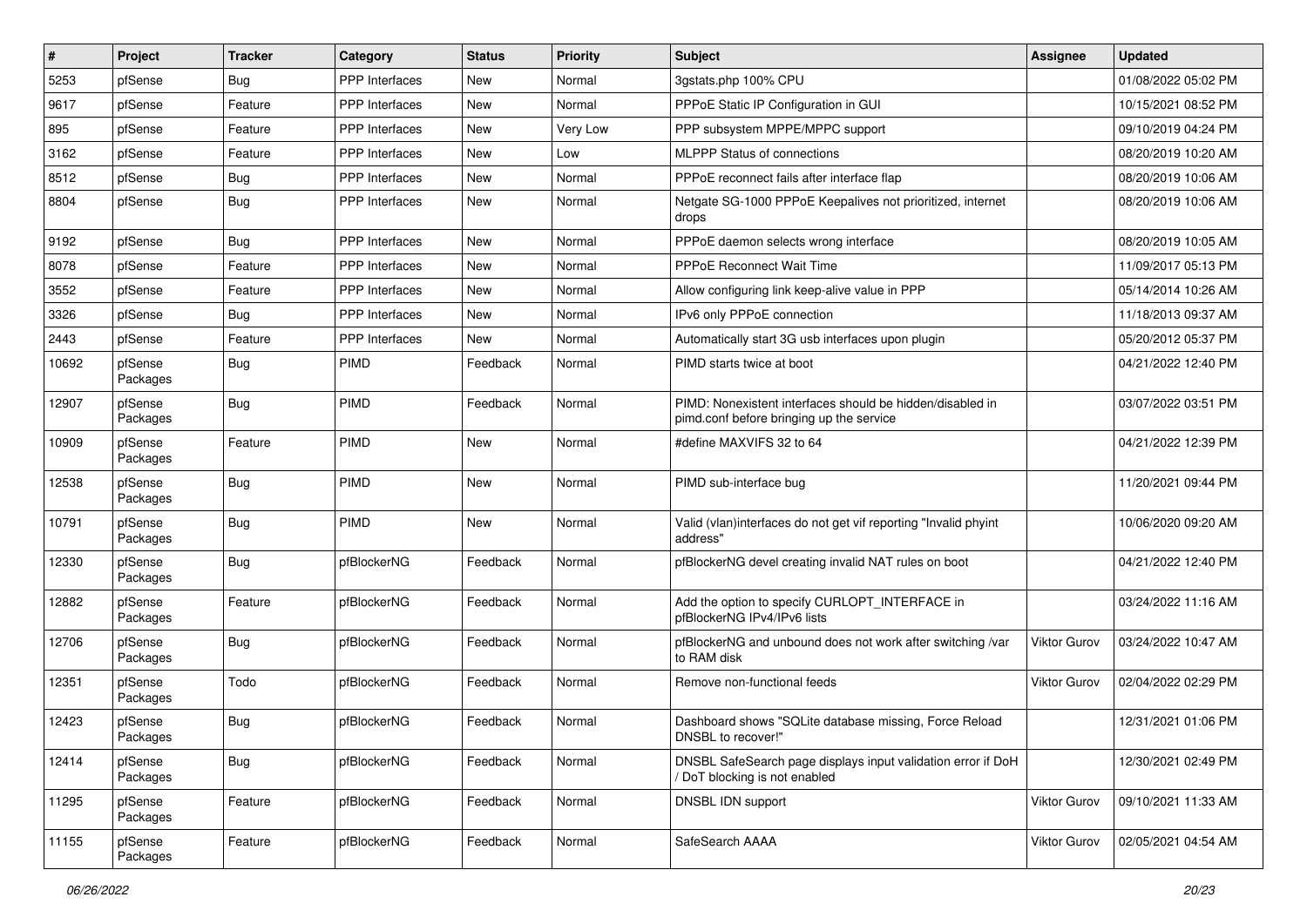| $\pmb{\#}$ | Project             | <b>Tracker</b> | Category    | <b>Status</b> | <b>Priority</b> | Subject                                                                                                      | <b>Assignee</b> | <b>Updated</b>      |
|------------|---------------------|----------------|-------------|---------------|-----------------|--------------------------------------------------------------------------------------------------------------|-----------------|---------------------|
| 13154      | pfSense<br>Packages | <b>Bug</b>     | pfBlockerNG | Confirmed     | Normal          | pfBlocker causing excessive CPU load                                                                         |                 | 06/14/2022 01:14 PM |
| 11572      | pfSense<br>Packages | Bug            | pfBlockerNG | <b>New</b>    | High            | Auto created firewall rules have IPv4 as protocol only - even<br>for IPv6 lists.                             |                 | 06/25/2022 10:59 AM |
| 13180      | pfSense<br>Packages | Bug            | pfBlockerNG | New           | High            | High CPU Utilization with pfb_filter <sup>[]</sup> since PfBlockerNG update<br>to devel 3.1.0 4              |                 | 06/14/2022 08:00 AM |
| 13156      | pfSense<br>Packages | Regression     | pfBlockerNG | New           | Normal          | pfBlockerNG IP block stats do not work                                                                       |                 | 06/13/2022 08:16 PM |
| 13209      | pfSense<br>Packages | Bug            | pfBlockerNG | New           | Low             | Parsing Filter log by pfBlockerNG creates IP Block log with<br>Source/Destination mixed up or wrong Direcion | Viktor Gurov    | 05/25/2022 03:50 AM |
| 13207      | pfSense<br>Packages | Feature        | pfBlockerNG | New           | Normal          | The feed column on the Alerts page is confusing                                                              |                 | 05/24/2022 04:56 AM |
| 13202      | pfSense<br>Packages | Bug            | pfBlockerNG | New           | Normal          | Missing Protocols on IP Feed Groups Advanced<br>Inbound/Outbound Firewall Rule settings                      |                 | 05/23/2022 08:58 AM |
| 13201      | pfSense<br>Packages | Feature        | pfBlockerNG | New           | Normal          | Add FireHol Security IP Feeds                                                                                |                 | 05/23/2022 06:34 AM |
| 13200      | pfSense<br>Packages | Feature        | pfBlockerNG | New           | Normal          | Custom DNS Servers for Alert settings                                                                        |                 | 05/23/2022 06:16 AM |
| 13196      | pfSense<br>Packages | Feature        | pfBlockerNG | <b>New</b>    | Normal          | remove NoVirusThanks feed                                                                                    |                 | 05/23/2022 06:05 AM |
| 13198      | pfSense<br>Packages | Feature        | pfBlockerNG | New           | Normal          | Dark Theme Styling issues - Alerts White bar                                                                 |                 | 05/23/2022 06:05 AM |
| 13199      | pfSense<br>Packages | Feature        | pfBlockerNG | New           | Normal          | Feed groups should not have the first listing in the group bar                                               |                 | 05/23/2022 06:03 AM |
| 13197      | pfSense<br>Packages | Feature        | pfBlockerNG | New           | Normal          | Put a Single donation link and a proper patreon lin in the<br>pfBlocker Support Banner / Widget              |                 | 05/23/2022 05:35 AM |
| 13195      | pfSense<br>Packages | Feature        | pfBlockerNG | New           | Normal          | Dedicated website for Feed mangement - Community Driven                                                      |                 | 05/23/2022 05:22 AM |
| 13194      | pfSense<br>Packages | Bug            | pfBlockerNG | New           | Normal          | Remove dead Malc0de feed                                                                                     |                 | 05/23/2022 05:16 AM |
| 13179      | pfSense<br>Packages | Feature        | pfBlockerNG | New           | High            | Search based on CIDR                                                                                         |                 | 05/17/2022 09:45 AM |
| 13135      | pfSense<br>Packages | Feature        | pfBlockerNG | New           | Normal          | Add dibdot DoH-IP-blocklists feeds                                                                           | Viktor Gurov    | 05/08/2022 01:50 AM |
| 13138      | pfSense<br>Packages | Feature        | pfBlockerNG | New           | Normal          | DNS over HTTPS/TLS Blocking should be removed from<br>SafeSearch                                             |                 | 05/07/2022 02:52 AM |
| 13137      | pfSense<br>Packages | Feature        | pfBlockerNG | New           | Normal          | ckuethe/doh-blocklist.txt add to DoH feeds                                                                   |                 | 05/07/2022 02:39 AM |
| 13136      | pfSense<br>Packages | Feature        | pfBlockerNG | New           | Normal          | Add crypt0rr DNS-over-HTTPS (DOH) provider list feeds                                                        |                 | 05/07/2022 02:27 AM |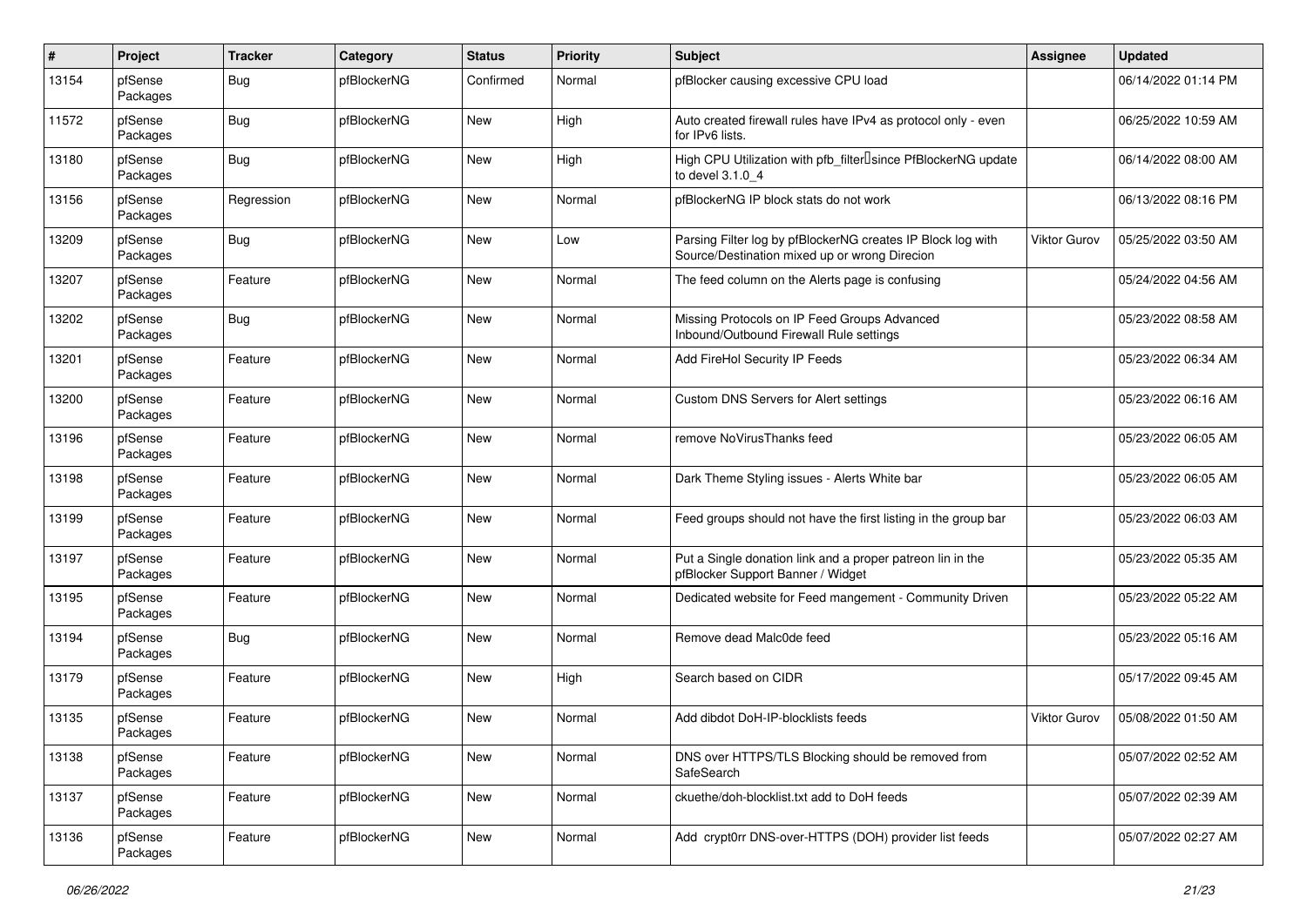| $\pmb{\#}$ | Project             | <b>Tracker</b> | Category    | <b>Status</b> | <b>Priority</b> | <b>Subject</b>                                                                                                         | <b>Assignee</b> | <b>Updated</b>      |
|------------|---------------------|----------------|-------------|---------------|-----------------|------------------------------------------------------------------------------------------------------------------------|-----------------|---------------------|
| 11398      | pfSense<br>Packages | <b>Bug</b>     | pfBlockerNG | <b>New</b>    | Normal          | pfBlocker upgrade hangs forever                                                                                        |                 | 04/21/2022 12:39 PM |
| 12916      | pfSense<br>Packages | <b>Bug</b>     | pfBlockerNG | <b>New</b>    | Normal          | pfBlockerNG-devel cron job does not trigger xmlrpc sync                                                                | Viktor Gurov    | 04/11/2022 12:55 PM |
| 13018      | pfSense<br>Packages | <b>Bug</b>     | pfBlockerNG | <b>New</b>    | Normal          | TLD and DNSBL Safesearch DOH conflict disables TLD block<br>when conflicting DOH FQDN is deselected or whitelisted     |                 | 04/01/2022 05:59 PM |
| 12932      | pfSense<br>Packages | Feature        | pfBlockerNG | New           | High            | pfblockerng per user whitelist                                                                                         |                 | 03/11/2022 11:08 AM |
| 12918      | pfSense<br>Packages | Feature        | pfBlockerNG | <b>New</b>    | Normal          | pfBlockerNG-devel changes from xmlrpc sync do not take<br>effect immediately                                           |                 | 03/07/2022 02:29 PM |
| 12822      | pfSense<br>Packages | <b>Bug</b>     | pfBlockerNG | New           | Normal          | IPv4 Source ASN format not working                                                                                     |                 | 02/18/2022 10:47 AM |
| 12736      | pfSense<br>Packages | Feature        | pfBlockerNG | New           | Low             | Allow custom cron intervals                                                                                            |                 | 01/30/2022 08:55 PM |
| 9798       | pfSense<br>Packages | Feature        | pfBlockerNG | New           | Normal          | add ipv4 and ipv6 dnscrypt-resolvers feeds                                                                             |                 | 10/14/2021 09:48 AM |
| 12033      | pfSense<br>Packages | <b>Bug</b>     | pfBlockerNG | New           | Normal          | maxmindb and _sqlite3 modules not found                                                                                |                 | 10/01/2021 04:42 AM |
| 12358      | pfSense<br>Packages | Feature        | pfBlockerNG | <b>New</b>    | Normal          | IP List Copy/Import/Export                                                                                             |                 | 09/09/2021 01:56 PM |
| 12097      | pfSense<br>Packages | Feature        | pfBlockerNG | New           | Normal          | Add dnsbl and geoip logs to system log                                                                                 |                 | 07/06/2021 01:25 PM |
| 11749      | pfSense<br>Packages | Feature        | pfBlockerNG | New           | Normal          | Option to disable NAT rule creation                                                                                    |                 | 04/06/2021 11:45 PM |
| 11414      | pfSense<br>Packages | <b>Bug</b>     | pfBlockerNG | New           | Normal          | Enabling feed "Public_DNS4_all" breaks some Google<br>services                                                         |                 | 02/13/2021 02:46 AM |
| 11261      | pfSense<br>Packages | <b>Bug</b>     | pfBlockerNG | New           | Normal          | pfBlockerNG ASN numbers in IPv4 (/IPv6) Custom_List<br>generate error(s) "Invalid numeric literal at line 1, column 7" |                 | 01/28/2021 08:34 AM |
| 11260      | pfSense<br>Packages | Feature        | pfBlockerNG | New           | Normal          | pfBlockerNG: predefined ASN groups for Google, Facebook,<br>Apple, etc with useful selections                          |                 | 01/18/2021 03:46 PM |
| 11227      | pfSense<br>Packages | Feature        | pfBlockerNG | New           | Normal          | Feeds update                                                                                                           |                 | 01/07/2021 12:11 AM |
| 11209      | pfSense<br>Packages | Feature        | pfBlockerNG | <b>New</b>    | Normal          | pfBlockerNG soft blocking                                                                                              |                 | 01/01/2021 02:07 PM |
| 11156      | pfSense<br>Packages | Feature        | pfBlockerNG | New           | Normal          | Add an option include subdomains for the noAAAA feature                                                                |                 | 12/11/2020 10:19 AM |
| 11099      | pfSense<br>Packages | Feature        | pfBlockerNG | New           | Normal          | DNSBL blocking by schedule                                                                                             |                 | 11/25/2020 12:12 AM |
| 11092      | pfSense<br>Packages | Feature        | pfBlockerNG | New           | Normal          | Detecting DNS tunneling                                                                                                |                 | 11/21/2020 04:53 AM |